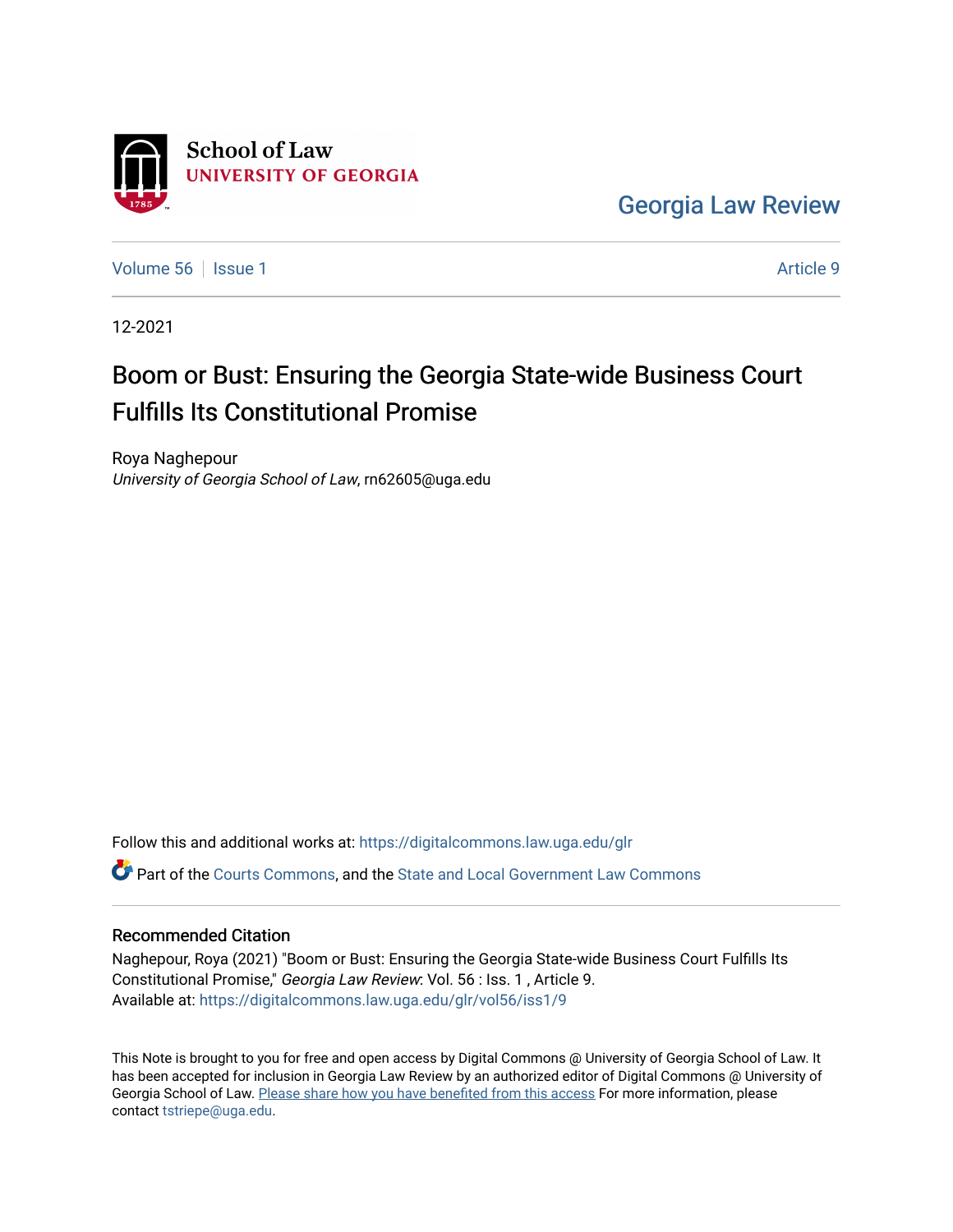# Boom or Bust: Ensuring the Georgia State-wide Business Court Fulfills Its Constitutional Promise

# Cover Page Footnote

\* J.D. Candidate, 2022, University of Georgia School of Law; B.A. 2019, University of Georgia. The author expresses sincere gratitude to Judge Walter W. Davis for his helpful insight into the development and inner workings of the Georgia State-wide Business Court and for his advice in developing and editing this Note and to Professor Usha Rodrigues, M.E. Kilpatrick Chair of Corporate Finance and Securities Law at the University of Georgia, for her support and guidance in developing this Note.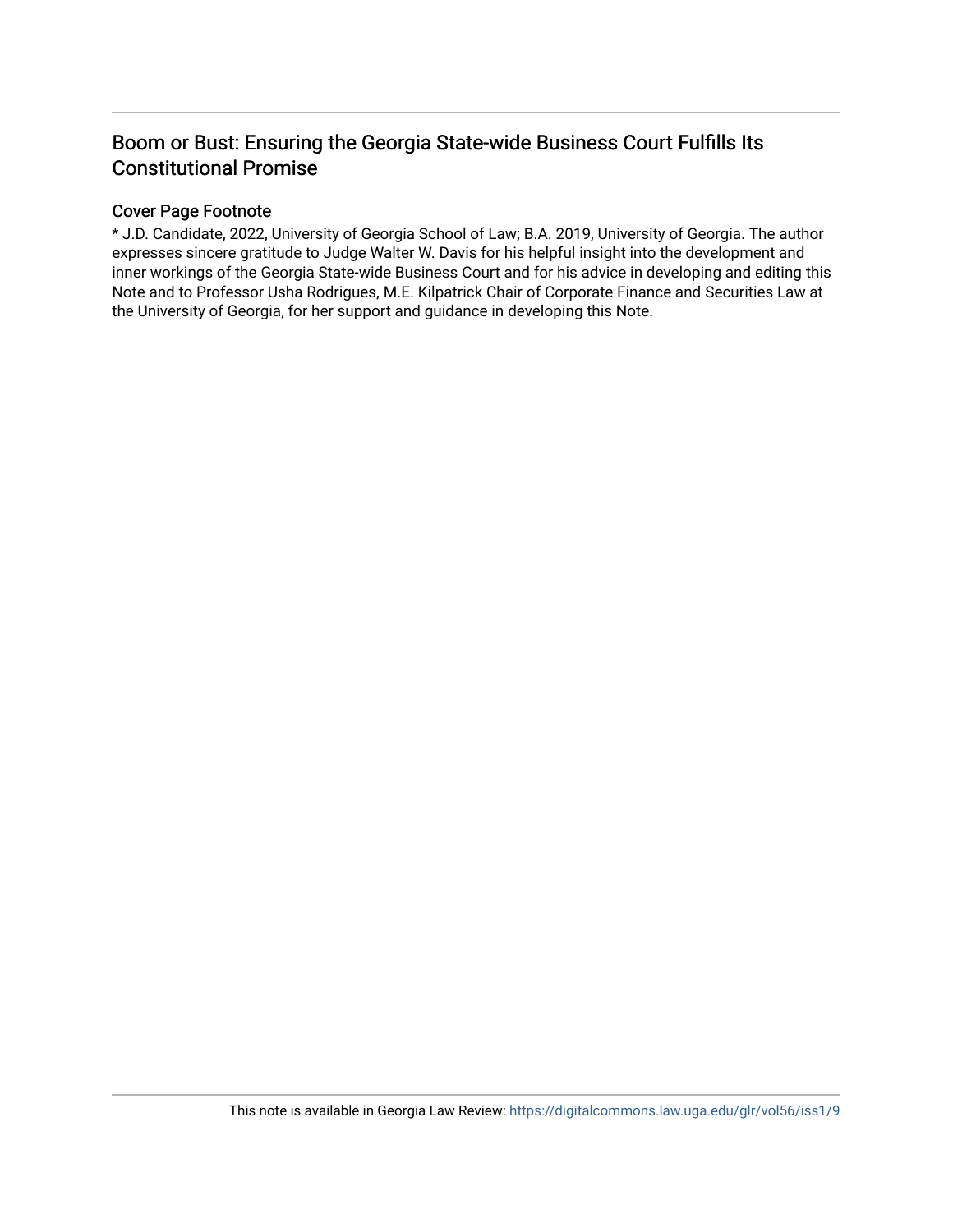# **BOOM OR BUST: ENSURING THE GEORGIA STATE-WIDE BUSINESS COURT FULFILLS ITS CONSTITUTIONAL PROMISE**

#### *Roya Naghepour*\*

*The United States judiciary includes specialized court systems within its baseline civil and criminal justice structure that provide more efficient and expert adjudication in a wide variety of areas. Since the creation of the Delaware Court of Chancery in 1792, many states have established specialized business courts with jurisdiction over commercial and corporate disputes. Today, many states have business court models, all choosing to employ some version of a specialized forum for corporate and commercial issues for the sake of judicial efficiency. The Georgia State-wide Business Court was established in 2019 with limited jurisdiction over narrow categories of commercial disputes. This Note explores the issues that business courts are intended to resolve and ultimately argues that the Georgia General Assembly should amend the Georgia State-wide Business Court's enabling statute to allow courts to decide sua sponte whether a case should be assigned to the business court, as opposed to a general state or superior court.*

423

<sup>\*</sup> J.D. Candidate, 2022, University of Georgia School of Law; B.A. 2019, University of Georgia. The author expresses sincere gratitude to Judge Walter W. Davis for his helpful insight into the development and inner workings of the Georgia State-wide Business Court and for his advice in developing and editing this Note and to Professor Usha Rodrigues, M.E. Kilpatrick Chair of Corporate Finance and Securities Law at the University of Georgia, for her support and guidance in developing this Note.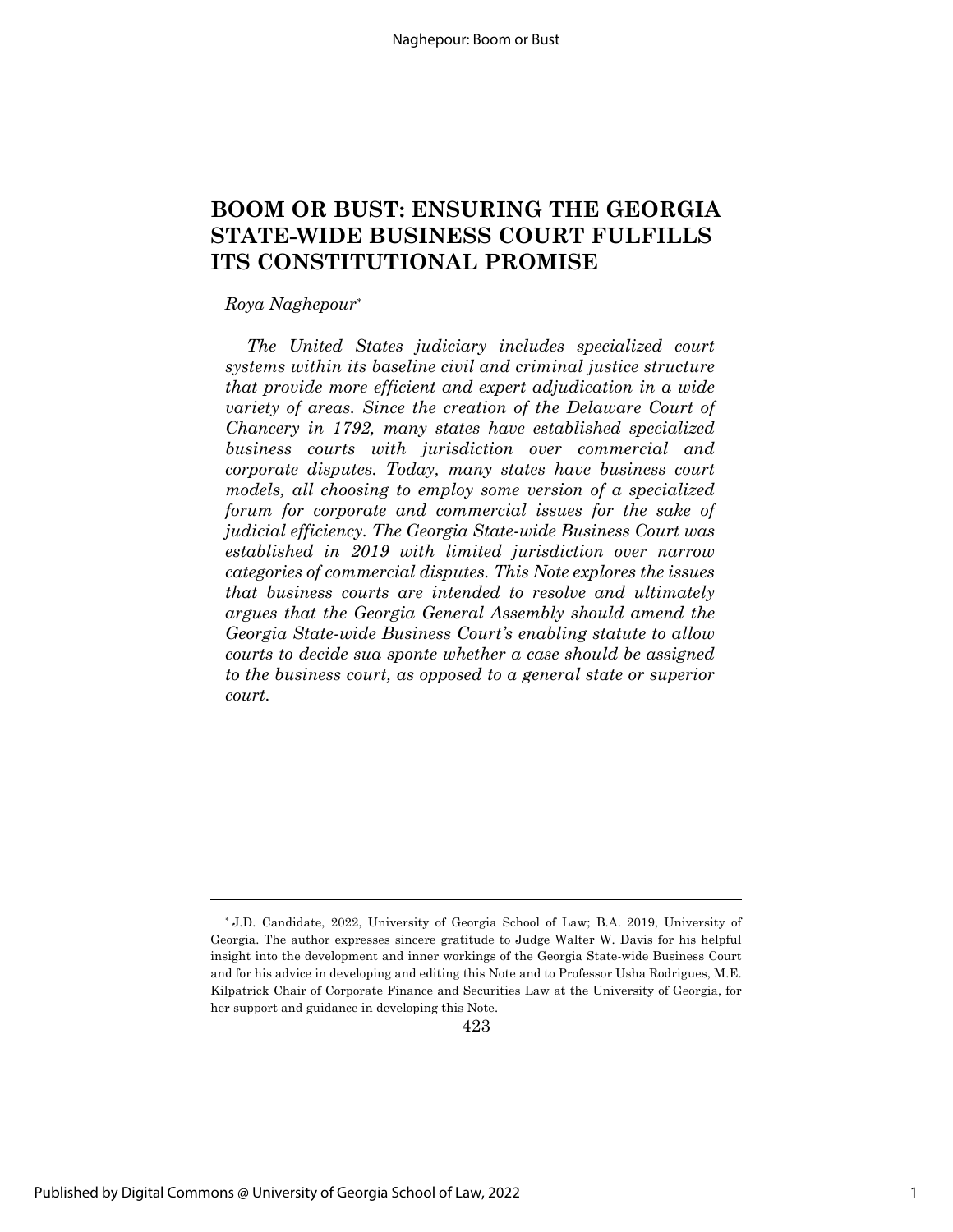424 *GEORGIA LAW REVIEW* [Vol. 56:423

# TABLE OF CONTENTS

| II. SPECIALIZED BUSINESS COURTS: A LEAGUE OF THEIR OWN |
|--------------------------------------------------------|
|                                                        |
| A. HOPPING ON THE DELAWARE BANDWAGON  431              |
| B. OFF AND RUNNING: SPECIALIZATION AT THE TRIAL        |
|                                                        |
| C. THE REASONABLE CORPORATION STANDARD:                |
| ADDRESSING JURY-COMPETENCE CONCERNS 434                |
| III. OVERVIEW OF THE GEORGIA STATE-WIDE BUSINESS COURT |
|                                                        |
| A. THE TIP-OFF: EARLY GOALS OF CERTAINTY &             |
|                                                        |
| B. A LONG SHOT: ACHIEVING JOINT CONSENT &              |
| OVERCOMING JURISDICTIONAL LIMITATIONS 441              |
| IV. ENSURING THE ENABLING STATUTE DOES NOT FRUSTRATE   |
| THE GEORGIA STATE-WIDE BUSINESS COURT'S PURPOSE, 445   |
| A. A FAILURE OF CONTRACTUAL PLAY-CALLING: TURNER       |
| BROADCASTING SYSTEM, INC. V. MCDAVID 445               |
| B. ELIMINATING THE MONDAY MORNING QUARTERBACK:         |
|                                                        |
| C. THE GSBC AS A BENCH, NOT A BENCHWARMER 453          |
|                                                        |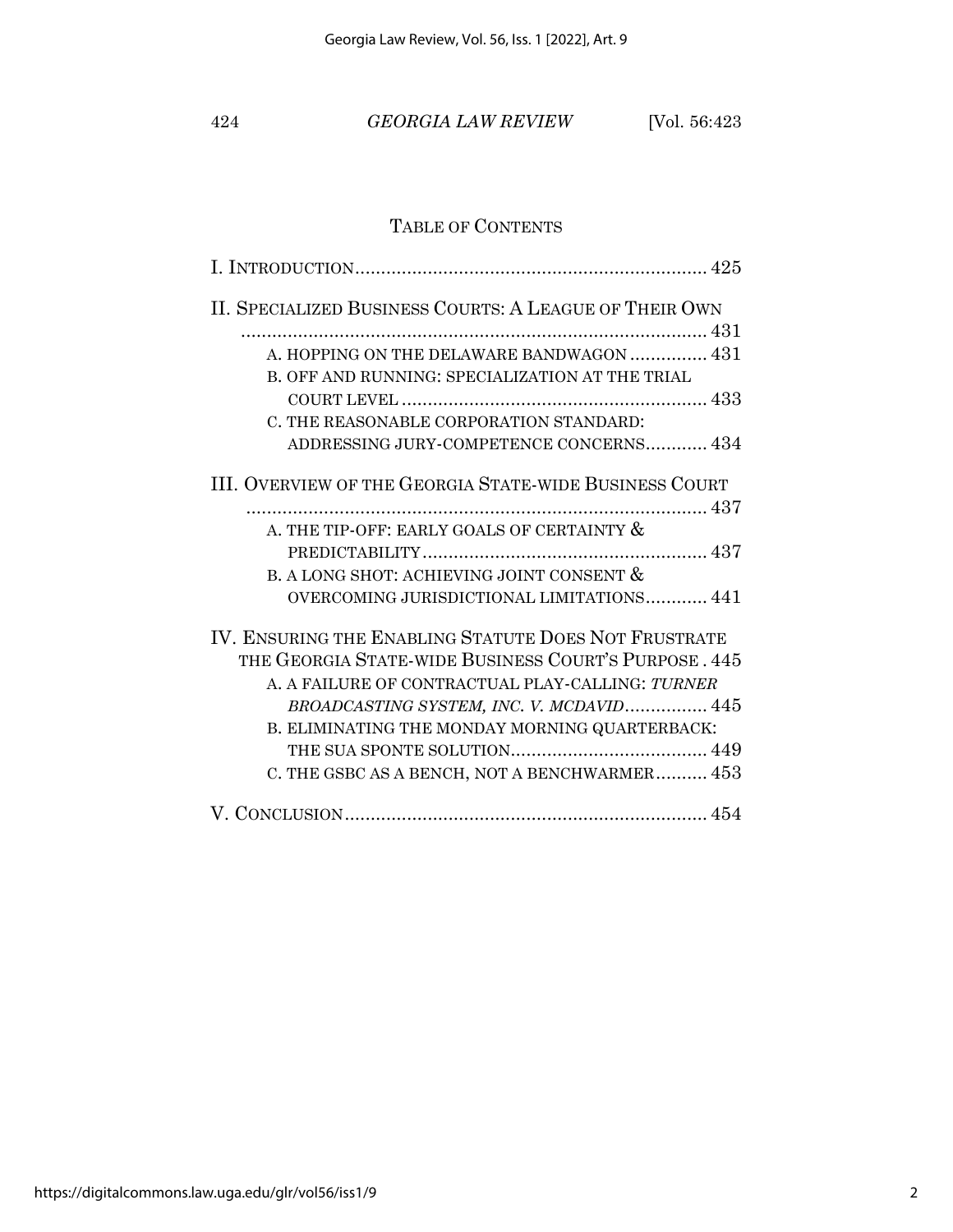### I. INTRODUCTION

On January 2, 2009, the Atlanta Hawks traveled to East Rutherford, New Jersey, to play the New Jersey Nets, who at the time had lost seven of their last eight home games.<sup>1</sup> The Hawks were poised to win their seventh game straight, for the first time since 1999.<sup>2</sup> Early on, the Nets had a rough game: the team consistently missed open shot after open shot, Coach Lawrence Frank received two technical fouls and was ejected from the game, and the Nets were one for seven from three-point range by the half.<sup>3</sup> But as the Nets entered the second half, the tide turned, and they put thirty-two points on the board in the third quarter. <sup>4</sup> Then, in the fourth quarter, Devon Harris drained a three-pointer, overcoming a twenty-point halftime deficit to give the Nets a twopoint lead.5 In overtime, the Hawks enjoyed a one-point lead with 5.3 seconds left on the clock, but the Nets had possession. <sup>6</sup> The final in-bounds pass intended for Vince Carter was deflected into the backcourt, putting him too far from the basket.7 Carter recovered the ball, planted himself at thirty feet, and put up a long threepointer at the buzzer to seal the deal.8

Carter delivered the Hawks a disappointing buzzer-beater that night. But each team played the game by its rules, and the Nets, with the help of Vince Carter, fairly took their place as winners, ending the Hawks' six-game winning streak.9 The next year, in a different type of court, the Georgia Court of Appeals delivered the Hawks another epic loss. In *Turner Broadcasting System, Inc., v. McDavid*, the court held that the expiration of a letter of intent

<sup>9</sup> *Id.*

<sup>1</sup> *Carter's 3 at Buzzer in OT Completes Nets' Rally*, ESPN (Jan. 2, 2009), https://www.espn.com/nba/recap?gameId=290102017 [hereinafter *Hawks Buzzer Beater*]; *see also Brooklyn Nets Schedule 2008-09*, ESPN, https://www.espn.com/nba/team/schedule/\_/id/17/season/2009.

<sup>2</sup> *Hawks Buzzer Beater*, *supra* note 1.

<sup>3</sup> *Id.*; *see also Box Score*, ESPN (Jan. 2, 2009), https://www.espn.com/nba/boxscore/\_/gameId/290102017.

<sup>4</sup> *Hawks Buzzer Beater*, *supra* note 1.

<sup>5</sup> *Id.*

<sup>6</sup> *Id.*

<sup>7</sup> *Id.*

<sup>8</sup> *Id.*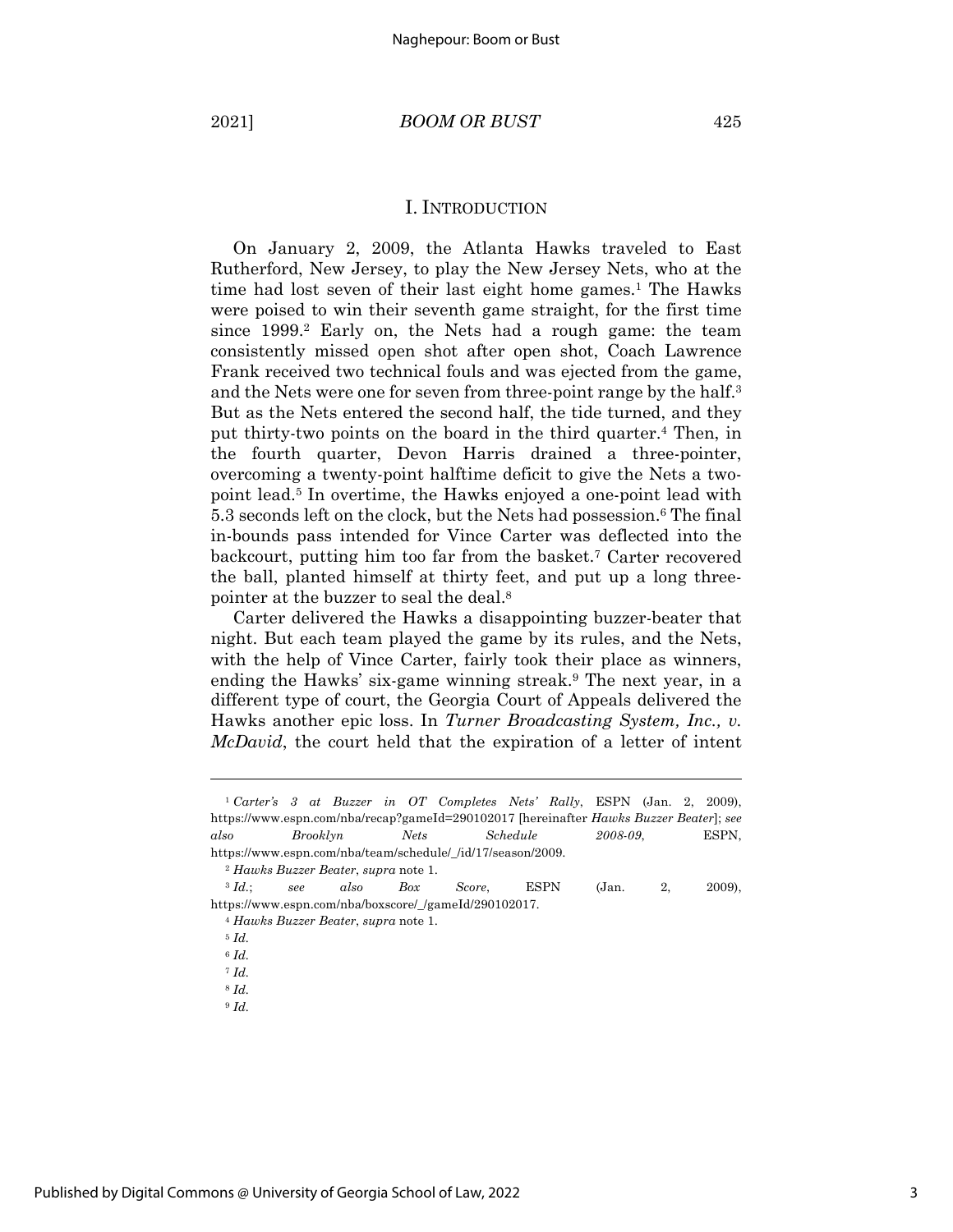executed by the parties addressing David McDavid's intent to purchase the Atlanta Hawks, Atlanta Thrashers, and certain operating rights at Philips Arena did not preclude McDavid from holding Turner Broadcasting System, Inc. (TBS) liable for breach of an oral agreement. <sup>10</sup> This time, the Hawks thought that they were on the winning side of a buzzer-beater deal, and the ultimate loss felt like the referee just missed a few contractual interpretation play calls.11 Nothing foreign to Georgia sports fans.12 While in sports it is a loss on a team's record, a missed chance at a national title, or a missed bonus on salaries, for TBS it was \$281 million in damages.13

In the deal world, material terms are constantly in limbo. It is imperative that the parties are able to negotiate and can appropriately bargain to meet the demands of each side so that all are satisfied in the end.14 Months-long negotiations and puffery are commonplace, and the understanding that material terms are not

<sup>12</sup> *See, e.g.*, Scott McDonald, *Feel Cursed? Try Feeling Like a Fan of Georgia Sports Teams*, NEWSWEEK (Oct. 19, 2020, 1:18 AM), https://www.newsweek.com/feel-cursed-try-feeling-likefan-georgia-sports-teams-1540142 ("The sports teams [in Georgia] might actually be cursed. Maybe the devil really did go down to Georgia—in the name of the Crimson Tide, Los Angeles Dodgers and, well, that 28-3 blown Super Bowl lead still comes to mind."). *But see* Alden Gonzalez, *Atlanta Braves Finish off Houston Astros for First World Series Championship Since 1995*, ESPN (Nov. 2, 2021), https://www.espn.com/mlb/story/\_/id/32538651/atlantabraves-beat-houston-astros-first-world-series-championship-1995 ("On this night, in Game 6 of the World Series, [the Atlanta Braves] connected on the final out that cemented a 7-0 victory over the Houston Astros and capped the Braves' improbable ascendance."); Mark Bradley, *Mighty Georgia Runs down Bama to Claim Its Long-Sought Championship*, ATLANTA J.-CONST. (Jan. 11, 2022), https://www.ajc.com/sports/mark-bradley-blog/mightygeorgia-runs-down-bama-to-win-its-long-sought-championship/EO6X4LNRIBDGFG4LTNM VOFRTDU/ ("When last Georgia won a national title, Kirby Smart was five years and eight days old. Georgia hired him away from Alabama to win a championship. It took six seasons, but here he stands, the new king of college football. Here the Bulldogs stand, champions again, champions at last.").

<sup>13</sup> *See Turner*, 693 S.E.2d at 886–88 (discussing the \$281 million jury verdict).

<sup>14</sup> *See* Jason Scott Johnston, *Communication and Courtship: Cheap Talk Economics and the Law of Contract Formation*, 85 VA. L. REV. 385, 388 (1999) (referring to the deal making process as "courtship," which is "at the most fundamental level a process by which parties acquire and communicate information to each other in an attempt to discern whether the deal is one which they both wish to make and, if so, on what terms").

<sup>10</sup> *See* Turner Broad. Sys., Inc. v. McDavid, 693 S.E.2d 873, 888 (Ga. Ct. App. 2010) (affirming the lower court's award of damages to McDavid in the breach of contract dispute).

<sup>11</sup> *Id.* at 877 ("Turner contends that the uncontroverted evidence established that the parties manifested an intent to be bound only in writing, and that the parties never reached agreement on all material terms of the sale.").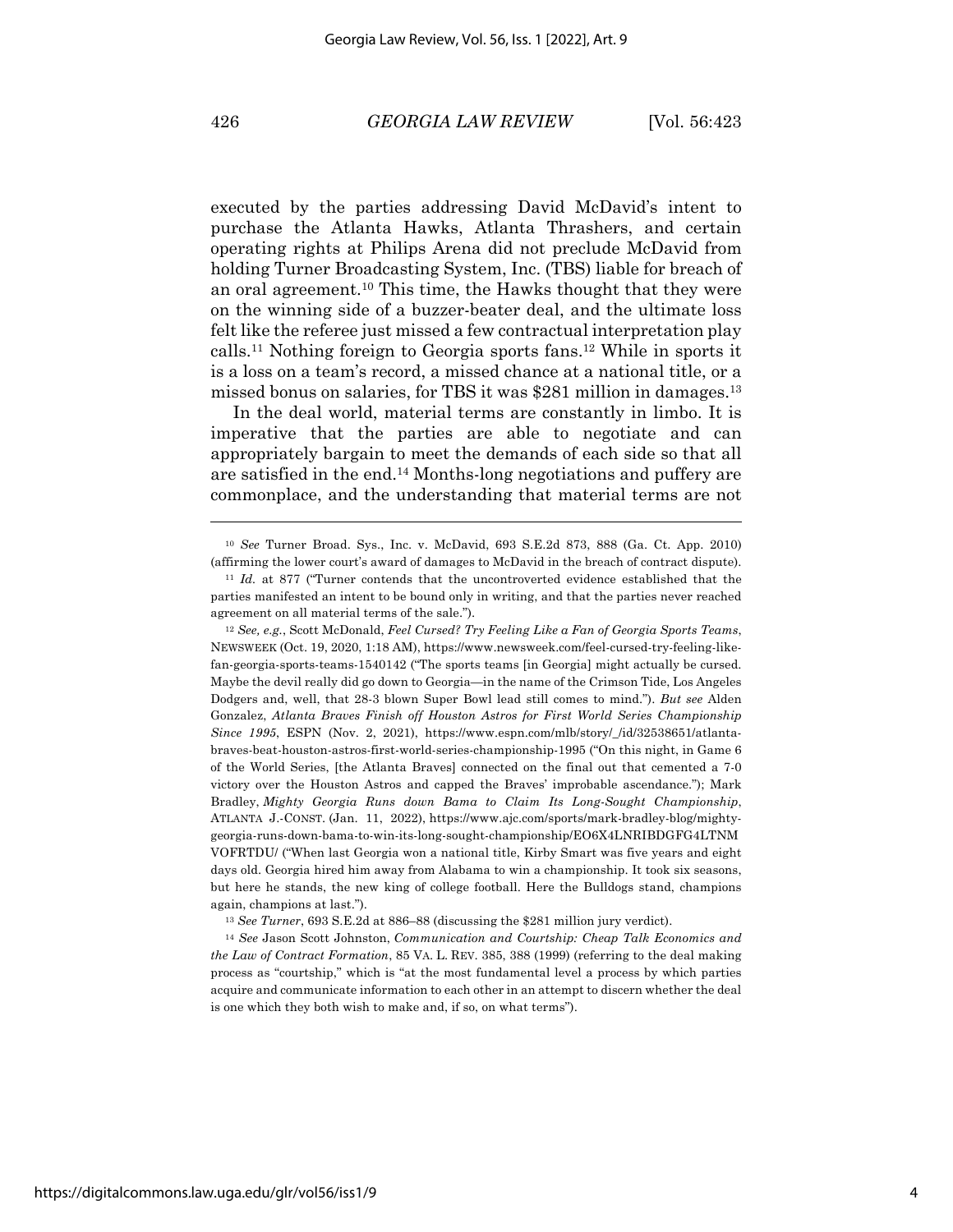final until written and signed in an agreement is routine, especially in high-value transactions<sup>15</sup> like the sale of two major league sports teams and the operating rights to an arena in the commercial capital of the Southeast.16

Many factors impact the trajectory of a given case: the questions of law at issue, the scope of discovery, the necessity of expert evidence—the list goes on.17 In matters of complex commercial and corporate disputes, complicated legal issues and extensive discovery are consistently in the frontcourt.18 Accordingly, to better address the complex issues embedded in business disputes, many states have incorporated specialized business courts within their state legal systems.19 The American specialized business court model

<sup>&</sup>lt;sup>15</sup> *Id.* at 412–13 (defining "cheap talk" in the negotiation process as "a message that does not directly affect the payoff of either the message's sender or receiver," and explaining that "the whole point of sending such a message may be to influence buyer responses and hence expected payouts from the process").

<sup>16</sup> *See Turner*, 693 S.E.2d at 876 (depicting the parties' deal for the purchase of the Atlanta Hawks, Atlanta Thrashers, and rights to what was then named Philips Arena).

<sup>17</sup> *See, e.g.*, Mark K. Osbeck, *Lawyer as Soothsayer: Exploring the Important Role of Outcome Prediction in the Practice of Law*, 123 PENN ST. L. REV. 41, 66 (2018) (discussing some different elements that can shift the outcome of a case despite an attorney's case assessment early on, including the weight and admissibility of evidence).

<sup>18</sup> *See* Joseph R. Slights III & Elizabeth A. Powers, *Delaware Courts Continue to Excel in Business Litigation with the Success of the Complex Commercial Litigation Division of the Superior Court*, 70 BUS. LAW. 1039, 1042 (2015) (noting that the Delaware Court of Chancery's "focus on high-stakes business litigation has caused it to be sensitive to the unique challenges presented by complex civil litigation and to adapt its case management practices to address these challenges"). In basketball, the frontcourt is defined as the offensive half of the court or refers to players who play offensively in that half of the court. *See, e.g.*, *Frontcourt*, MERRIAM-WEBSTER'S COLLEGIATE DICTIONARY (11th ed. 2014) (defining frontcourt as "a basketball team's offensive half of the court," or "the positions of the forwards and center on a basketball team; *also*: the forwards and center themselves").

<sup>19</sup> *See* Slights & Powers, *supra* note 18, at 1041–45 (explaining the modern trend of adopting business courts in the United States); *see also Recent Developments in Business Commercial Courts in the United States and Abroad*, A.B.A. (May 22, 2014), https://www.americanbar.org/groups/business\_law/publications/blt/2014/05/01\_renck/

<sup>(&</sup>quot;There currently are functioning business courts of some type either in cities, counties, regions, or statewide in several states, including the following: Alabama, Colorado, Delaware, Florida, Georgia, Illinois, Iowa, Maine, Maryland, Massachusetts, Michigan, Nevada, New Hampshire, New Jersey, New York, North Carolina, Ohio, Pennsylvania, Rhode Island, South Carolina, and West Virginia.").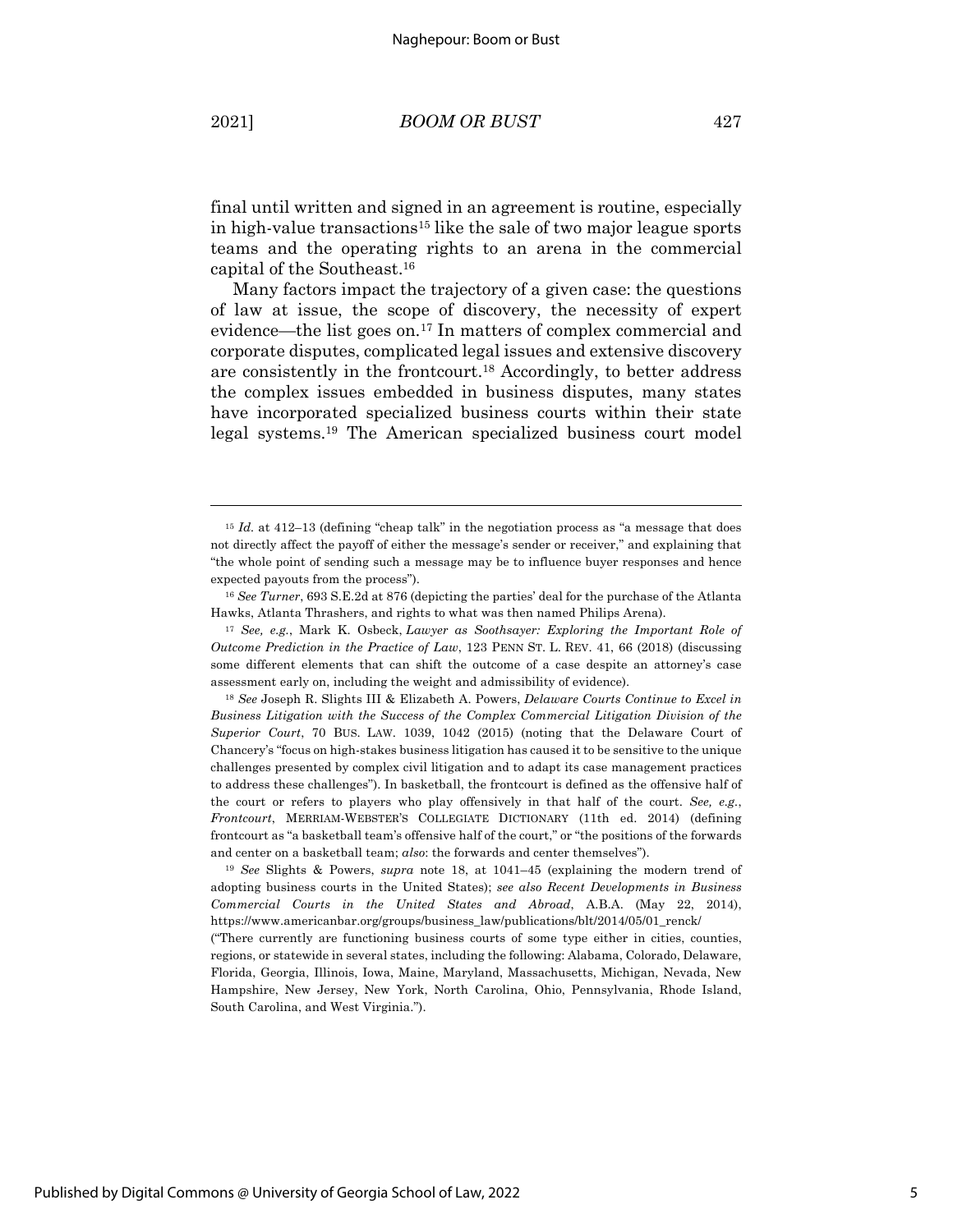originated with the Delaware Court of Chancery,<sup>20</sup> the nation's leading forum for corporate matters.<sup>21</sup> Accordingly, every business court in the country is geared toward accomplishing one goal: providing an efficient, specialized forum for complex business disputes.22 But these courts differ significantly in jurisdictional reach, creating a high degree of variation in the number and kind of cases that reach each court's docket every year.23 Some courts annually accept cases in the low hundreds, while other courts, such as the Circuit Court of Cook County's Chancery Division in Chicago, accept up to 3,700 cases a year.<sup>24</sup> Some courts mandate particular subject matter requirements, certain amount-in-controversy

<sup>20</sup> *See* WILLIAM T. ALLEN, REINIER KRAAKMAN & VIKRAMADITYA S. KHANNA, COMMENTARIES AND CASES ON THE LAW OF BUSINESS ORGANIZATION 101–02 (6th ed. 2021) (explaining how New Jersey's corporate statutes once made it a popular state for incorporation but that Delaware's model proved more successful overtime (quoting 2 WILLIAM W. COOK, A TREATISE ON STOCK AND STOCKHOLDERS, BONDS AND MORTGAGES, AND GENERAL CORPORATION LAW 1604–05 (3d ed. 1894))).

<sup>21</sup> *See* Maurice A. Hartnett, III, *The History of the Delaware Court of Chancery*, 48 BUS. LAW. 367, 370 (1992) ("[T]he Delaware Court of Chancery has emerged as a nationally recognized forum for the trial of corporate litigation."); *see also* STATE OF GA. CT. REFORM COUNCIL, FINAL REPORT 19 (2017) [hereinafter GEORGIA COURT REFORM COUNCIL REPORT] (noting that "Delaware remains the '"godfather" of business courts' with its Chancery Court, which developed as 'the original' business court because corporate governance cases 'generally raise the kinds of questions with which equity deals: the duty of disclosure, the duty of good faith, and the like'" (quoting Anne Tucker Nees, *Making a Case for Business Courts: A Survey of and Proposed Framework to Evaluate Business Courts*, 24 GA. ST. U. L. REV. 477, 480–81 (2007))).

<sup>22</sup> *See* Lee Applebaum, Mitchell Bach, Eric Milby & Richard L. Renck, *Through the Decades: The Development of Business Courts in the United States of America*, 75 BUS. LAW. 2053, 2054 (2020) ("All business courts are 'primarily designed to provide timely and well-reasoned case management and disposition' . . . . One description of business court objectives is 'to provide an efficient forum for the just, expeditious, and consistent resolution of complex commercial or business cases . . . .'" (first quoting Lee Applebaum, *The Steady Growth of Business Courts*, *in FUTURE TRENDS IN STATE COURTS 70, 70 (Nat'l Ctr. State Cts. ed., 2011); and then quoting* Nees, *supra* note 21, at 479)).

<sup>23</sup> *See* Applebaum et al., *supra* note 22, at 2055 n.8 (explaining that the popularity of business courts varies because some business courts, like the Metro Atlanta Business Court, accept relatively few cases (e.g., 239 over a ten-year period), while others—including courts in Philadelphia, Chicago, Manhattan, and Massachusetts—accept exponentially more cases (e.g., almost 700 in a single year in Philadelphia), with the Manhattan Commercial Division even raising its amount-in-controversy requirement by \$350,000 to try to manage its docket). <sup>24</sup> *Id.*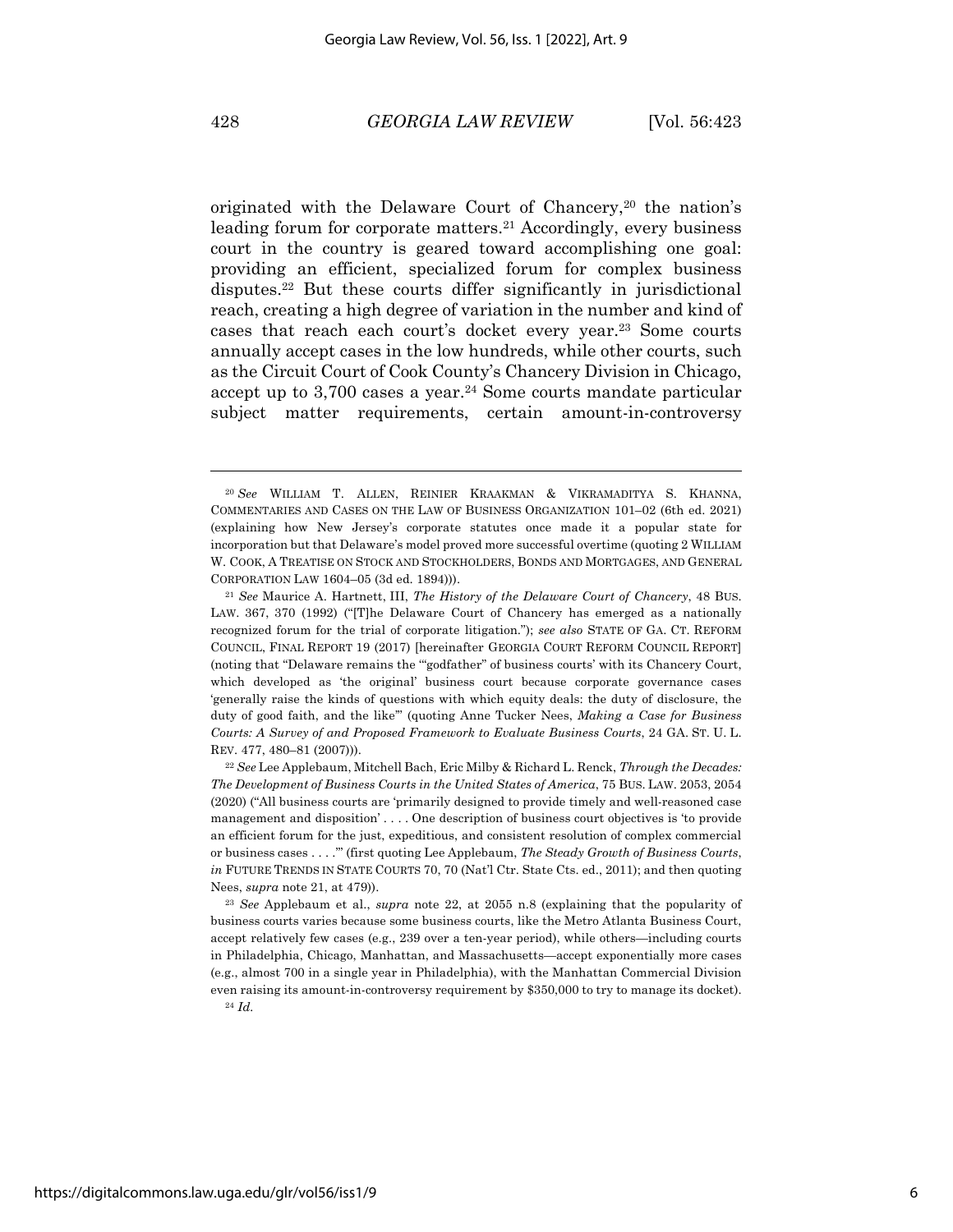thresholds, or more specific criteria and duties outlined in enabling legislation and local rules.25

The basic limitations outlined in the different jurisdictional models employed by American business courts can be summarized in three categories: (1) courts with specific subject matter requirements and a specified amount-in-controversy requirement (the Baseline Model), (2) courts with complex business or commercial subject matter classification requirements (the Gatekeeping Model), and (3) courts following rules as outlined by enabling legislation and corresponding authority but with discretion to allow non-mandatory business cases onto the docket (the North Carolina Model).26

The Georgia State-wide Business Court (GSBC) received approval from Georgia voters through a constitutional referendum in 2018.27 Shortly thereafter, the Georgia General Assembly crafted and passed the GSBC's enabling statute, and the court began officially hearing cases on August 3, 2020.28 The GSBC loosely follows a fusion of the Baseline Model and the North Carolina Model.<sup>29</sup> The GSBC mandates specific subject matter requirements but provides supplemental jurisdiction over claims falling outside the statute's defined limitations, as well as an established amountin-controversy requirement.30

At the time of the *Turner* decision, Georgia did not yet have a statewide business court. Years later, in a joint hearing of the

<sup>&</sup>lt;sup>25</sup> *Id.* at 2055 ("The second model [for state business courts] is more subjective. The case must be a business or commercial case, but only is permitted in the business court if it is a 'complex' business or commercial case.").

<sup>26</sup> *See id.* at 2055–56 (categorizing the American business court system into "three basic models" and describing each accordingly).

<sup>27</sup> *History*, GA. STATE-WIDE BUS. CT., https://www.georgiabusinesscourt.com/history/ (last visited Nov. 13, 2021) [hereinafter *GSBC History*].

<sup>28</sup> *Id.*

<sup>29</sup> *Id.*; *see also* GEORGIA COURT REFORM COUNCIL REPORT, *supra* note 21, at 23 ("The Subcommittee recommends a mixture of North Carolina's and Georgia's Fulton County business courts. North Carolina's model combines the objectivity and predictability of a defined list of parameters with the subjectivity and flexibility in determining 'complexity' standards. Additionally, the Subcommittee proposes an amount in controversy requirement as another jurisdictional gatekeeper for the [GSBC]." (footnote omitted)).

<sup>30</sup> *See* O.C.G.A. § 15-5A-3 (2021) (enumerating the jurisdictional requirements of the GSBC); *see also* GEORGIA COURT REFORM COUNCIL REPORT, *supra* note 21, at 23 (recommending certain threshold requirements for GSBC jurisdiction).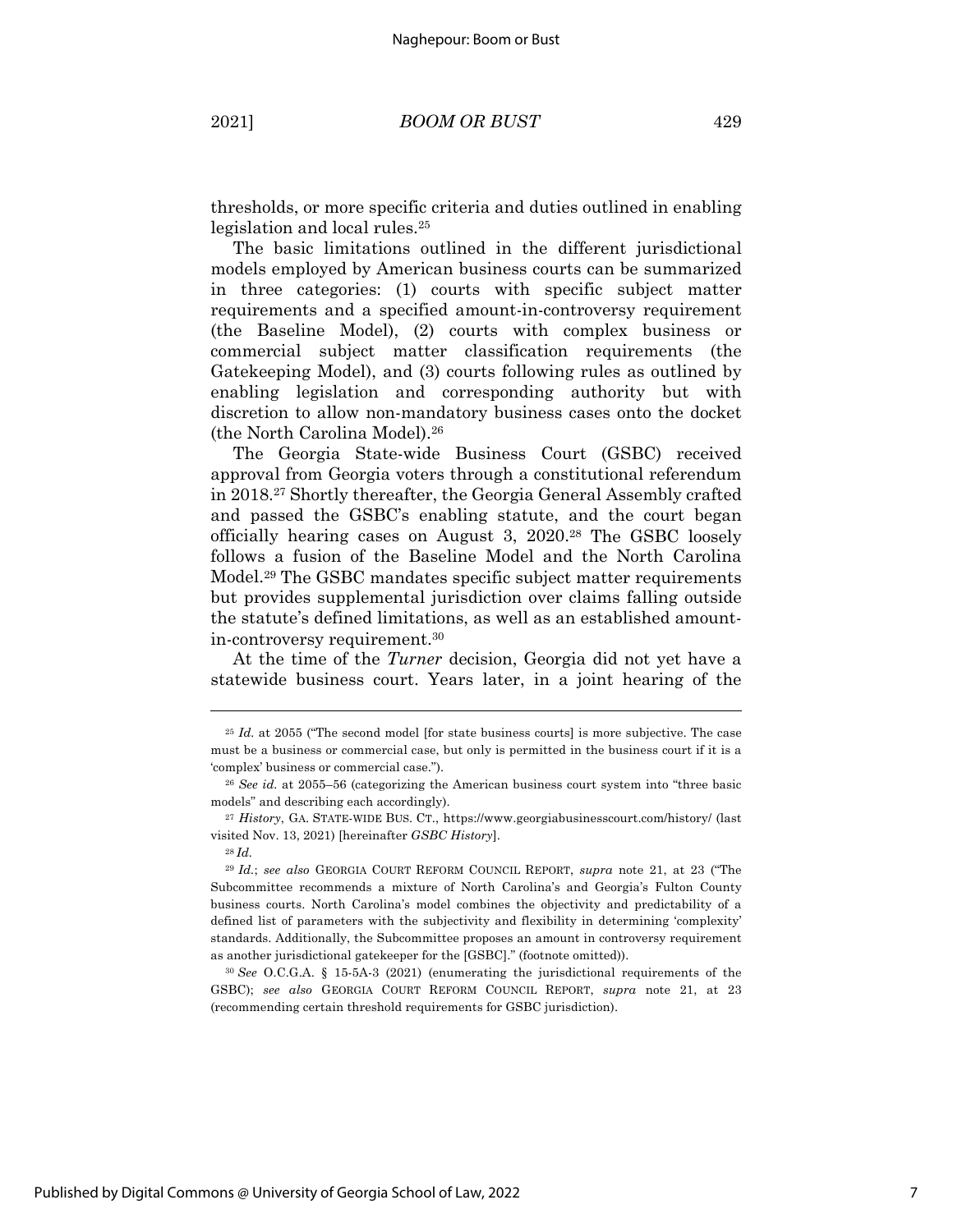Georgia House and Senate Judiciary Committees on August 14, 2019, the committees unanimously, and with bipartisan support, confirmed the appointment of Judge Walter W. Davis as the inaugural judge of the GSBC. <sup>31</sup> Judge Davis began his term on January 1, 2020, making history as the first and, to date, only judge of the GSBC,<sup>32</sup> a court with statewide, but limited, jurisdiction.<sup>33</sup> The Georgia General Assembly included many restrictions within the GSBC's enabling statute "aimed at ensuring that smaller, less complex cases, among others," do not land on the court's docket.34 In creating the GSBC, the Georgia legislature intended for the court to balance having the "objectivity and predictability" of hearing cases focused on the enumerated subject matter requirements with the "subjectivity and flexibility" of determining which cases are "complex" commercial matters falling within its discretion.35 While the GSBC strikes a balance in terms of jurisdictional limitations encompassed by the three basic business court models, the GSBC deviates from the North Carolina Model on one foundational element: the Georgia court is a voluntary forum.36 This Note argues that the two-party consent rule in the GSBC's enabling statute which limits the GSBC's ability to exercise its subject-area expertise to only those instances in which both parties agree to litigate in the GSBC, without any judicial input in that decision—frustrates the GSBC's purpose by leaving cases with complex contractual

<sup>32</sup> *GSBC History*, *supra* note 27.

<sup>31</sup> *GSBC History*, *supra* note 27; *see also* Press Release, Off. of the Governor, With Unanimous, Bipartisan Support, Davis Confirmed as Statewide Business Court Judge (Aug. 15, 2019), https://gov.georgia.gov/press-releases/2019-08-15/unanimous-bipartisan-support-

davis-confirmed-statewide-business-court; *see also* Katheryn Hayes Tucker, *Jones Day Partner Confirmed for Ga. Business Court Judgeship*, DAILY REP. (Aug. 14, 2019, 6:32 PM), https://www.law.com/dailyreportonline/2019/08/14/jones-day-partner-confirmed-for-ga-

business-court-judgeship/ ("Davis has been with Jones Day for 17 years and is administrative partner for the Atlanta office. He has handled complex business litigation focused on corporate governance, fiduciary duty, securities fraud and shareholders disputes.").

<sup>33</sup> *See* O.C.G.A. § 15-5A-1 to -16 (2021) (enumerating the GSBC's powers and responsibilities).

<sup>34</sup> *GSBC History*, *supra* note 27.

<sup>35</sup> GEORGIA COURT REFORM COUNCIL, *supra* note 21, at 23.

<sup>36</sup> *Compare* O.C.G.A. § 15-5A-4 (2021) (requiring both parties in a case to consent to litigation before the GSBC), *with* N.C. GEN. STAT. § 7A-45.4 (2021) (permitting sua sponte transfer of cases to the North Carolina Business Court if a case meets the court's subject matter requirements).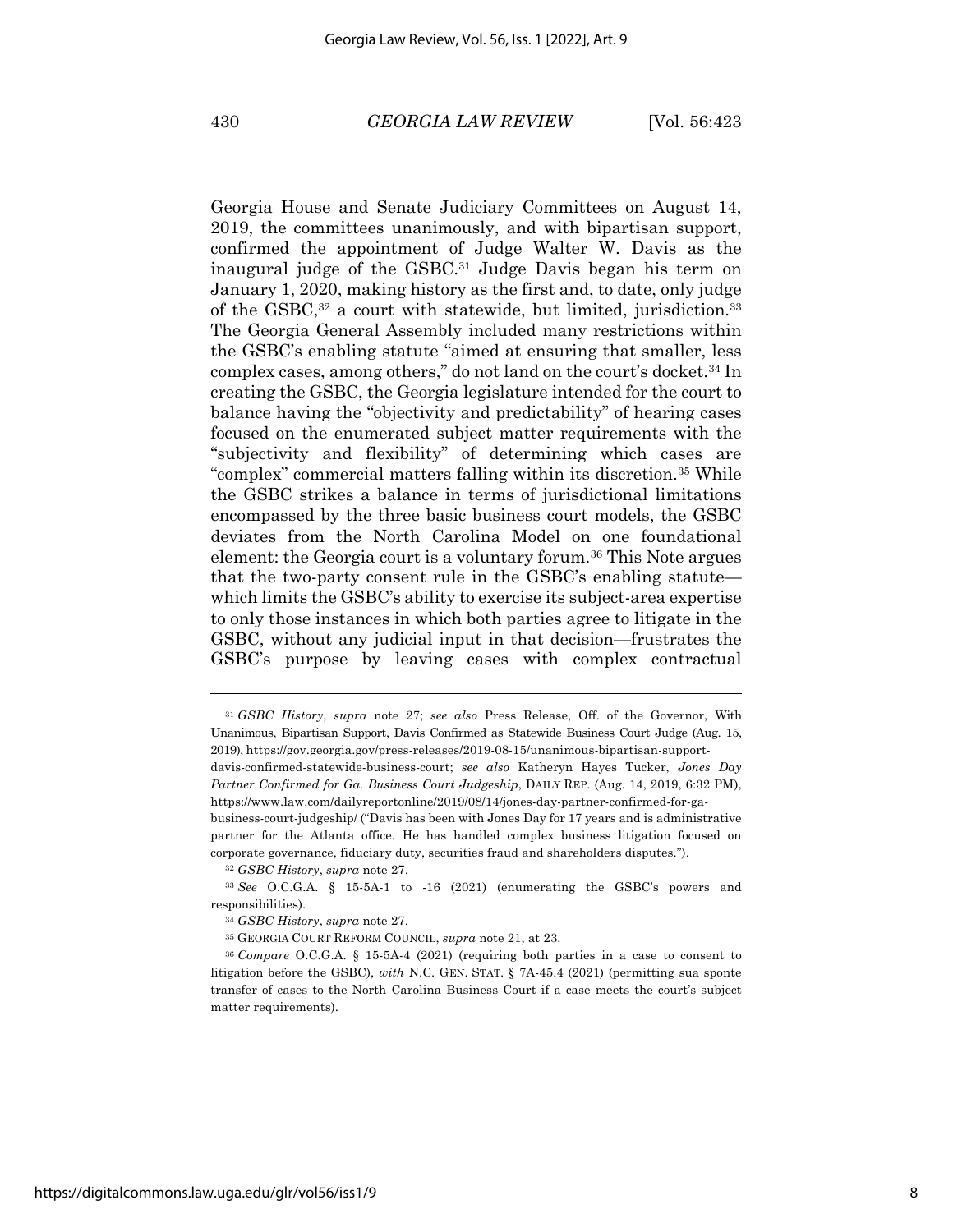interpretation issues like those in *Turner* to whichever court one party fancies.

Part II of this Note reviews the rationale for adopting specialized business courts in state court systems generally, highlighting the unique challenges involved in complex commercial and corporate disputes. Part III provides an in-depth review of the history and current structure of the GSBC and explores different limitations that litigants will face if the court's current voluntary structure remains unchanged. Part IV analyzes both the judicial and business interests that a statutory amendment allowing courts to transfer cases to the GSBC's docket sua sponte, regardless of the parties' desires, would offer. Part IV also discusses how cases such as *Turner*  are better resolved in specialized forums like the GSBC and the positive impact that this statutory amendment would have on business negotiations and investments in the state of Georgia. This Note concludes that the Georgia General Assembly should amend the GSBC's enabling statute to establish a more predictable business court that is able to use its expertise to the fullest, ultimately encouraging more businesses to choose Georgia as their home.

# II. SPECIALIZED BUSINESS COURTS: A LEAGUE OF THEIR OWN

#### A. HOPPING ON THE DELAWARE BANDWAGON

Specialized courts have become an integral part of American legal practice,37 both federally38 and at the state level.39 At the state level, specialized forums are customary; drug courts, gambling

<sup>37</sup> *See* Ad Hoc Comm. on Bus. Cts., *Business Courts: Towards a More Efficient Judiciary*, 52 BUS. LAW. 947, 948–60 (1997) (explaining the adoption of specialized courts, including business courts, in the American judicial system).

<sup>38</sup> *Id.* at 950 (listing examples of specialized courts in the United States); *see also Court Role and Structure*, U.S. CTS., https://www.uscourts.gov/about-federal-courts/court-role-andstructure (last visited Nov. 13, 2021) (same).

<sup>39</sup> *See, e.g.*, *Problem-Solving Courts*, FLA. CTS., https://www.flcourts.org/Resources-Services/Court-Improvement/Problem-Solving-Courts (last visited Nov. 13, 2021) (describing "problem-solving courts" in the state of Florida, which are divided into seven different groups: adult drug court, juvenile drug court, dependency drug court, DUI court, mental health court, veterans court, and early childhood court).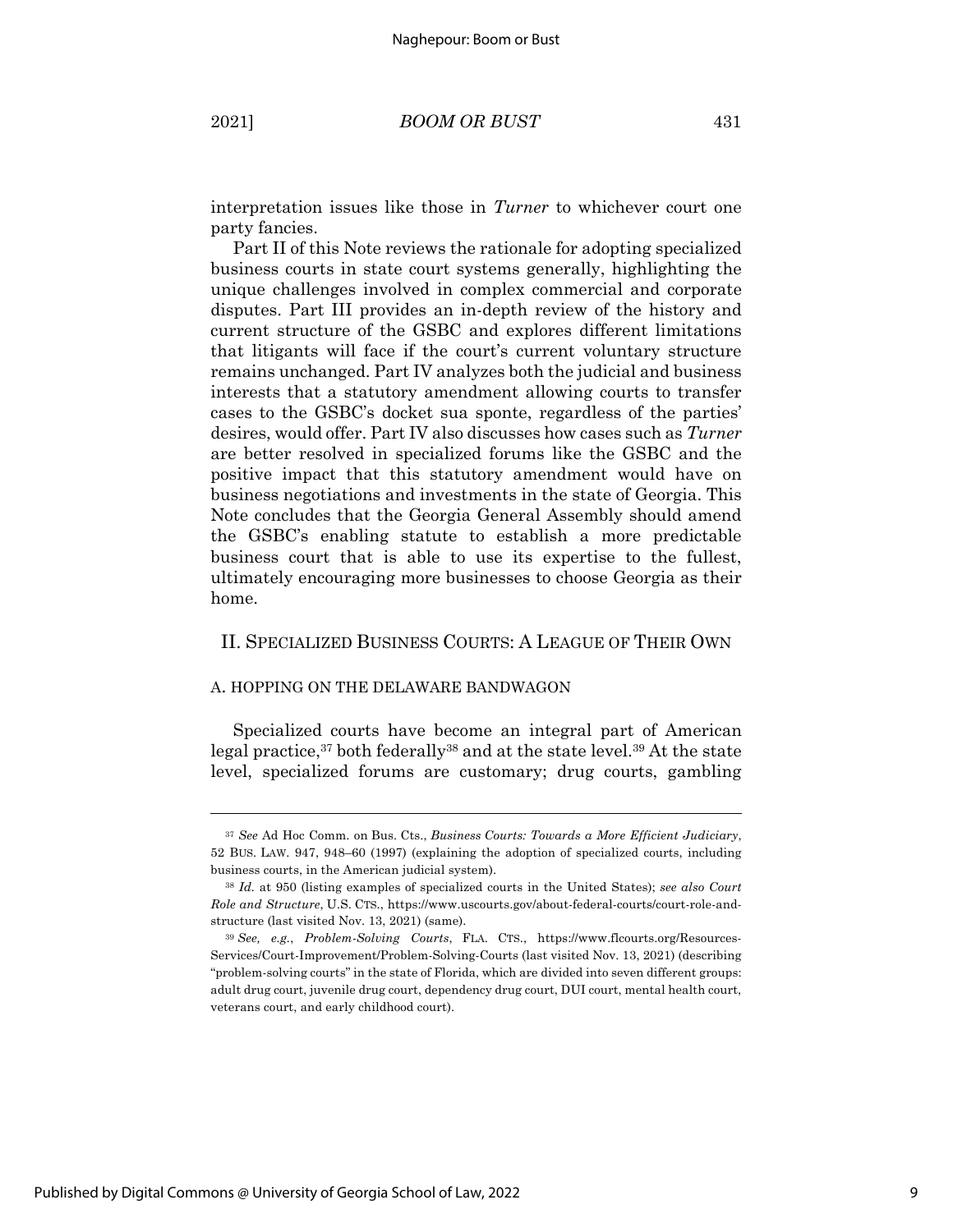courts, domestic violence courts, and mental health courts, among others, provide each of these unique issues with the particular attention required.40 While the concept of specialized commercial courts is fairly new—with the Delaware Court of Chancery as a notable exception<sup>41</sup>—business courts have quickly become commonplace in American state court systems over the last two decades.42 The rationale for adopting a unique forum to solve corporate and commercial disputes lies in the reality that specialized knowledge of the underlying transactional process is imperative to truly understand the legal issues at play and to fairly and efficiently resolve disputes.43 Judges of specialized courts who routinely hear particularized cases develop a subject matter expertise that results in quicker and more thoughtful decisions.<sup>44</sup> This element of legal efficiency is evident in the demand for, and the rapid increase of, business courts nationwide.45

<sup>40</sup> *See* Slights & Powers, *supra* note 18, at 1040 ("These problem-solving courts were intended to address the following binary issues: (i) a distinct population of the court's constituents that, because of particular needs, required the court's special attention to address those needs (e.g., criminal defendants with substance abuse or mental health issues) and (ii) resource-starved courts that needed to deploy resources creatively and efficiently to produce better outcomes in particularly challenging cases." (footnote omitted)).

<sup>41</sup> *See* William T. Quillen & Michael Hanrahan, *A Short History of the Delaware Court of Chancery*, *in* COURT OF CHANCERY OF THE STATE OF DELAWARE 1792–1992 21, 22–23 (Hist. Soc'y for the Ct. of Chancery of the State of Del. ed., 1992) (noting that the Delaware Court of Chancery was established in 1792 and that its "earliest roots . . . reach back to the King's Chapel in feudal England").

<sup>42</sup> *See* Ad Hoc Comm. on Bus. Cts., *supra* note 37*,* at 950 (describing business courts as an addition to the already established "common specialized 'courts,'" such as "criminal divisions, probate divisions, and family or juvenile divisions"); *see also* Slights & Powers, *supra* note 18, at 1044–45 (providing a list of at least twenty-four states that have established "[s]ome form of problem-solving business courts," including North Carolina and Georgia, among others).

<sup>43</sup> *See* Ad Hoc Comm. on Bus. Cts., *supra* note 37, at 951 (explaining that the intricate legal issues involved in complex business disputes justify the need for "jurists with specialized experience" and that judges who hear particularized cases in any field "develop expertise, experience, and knowledge" and can more effectively make decisions).

<sup>44</sup> *See id.* (arguing that judges assigned to specialized courts "are more efficient and the quality of their decisions is better").

<sup>45</sup> *See* Slights & Powers, *supra* note 18, at 1044 ("Some form of problem-solving business courts has now been established in twenty-four (24) states . . . .").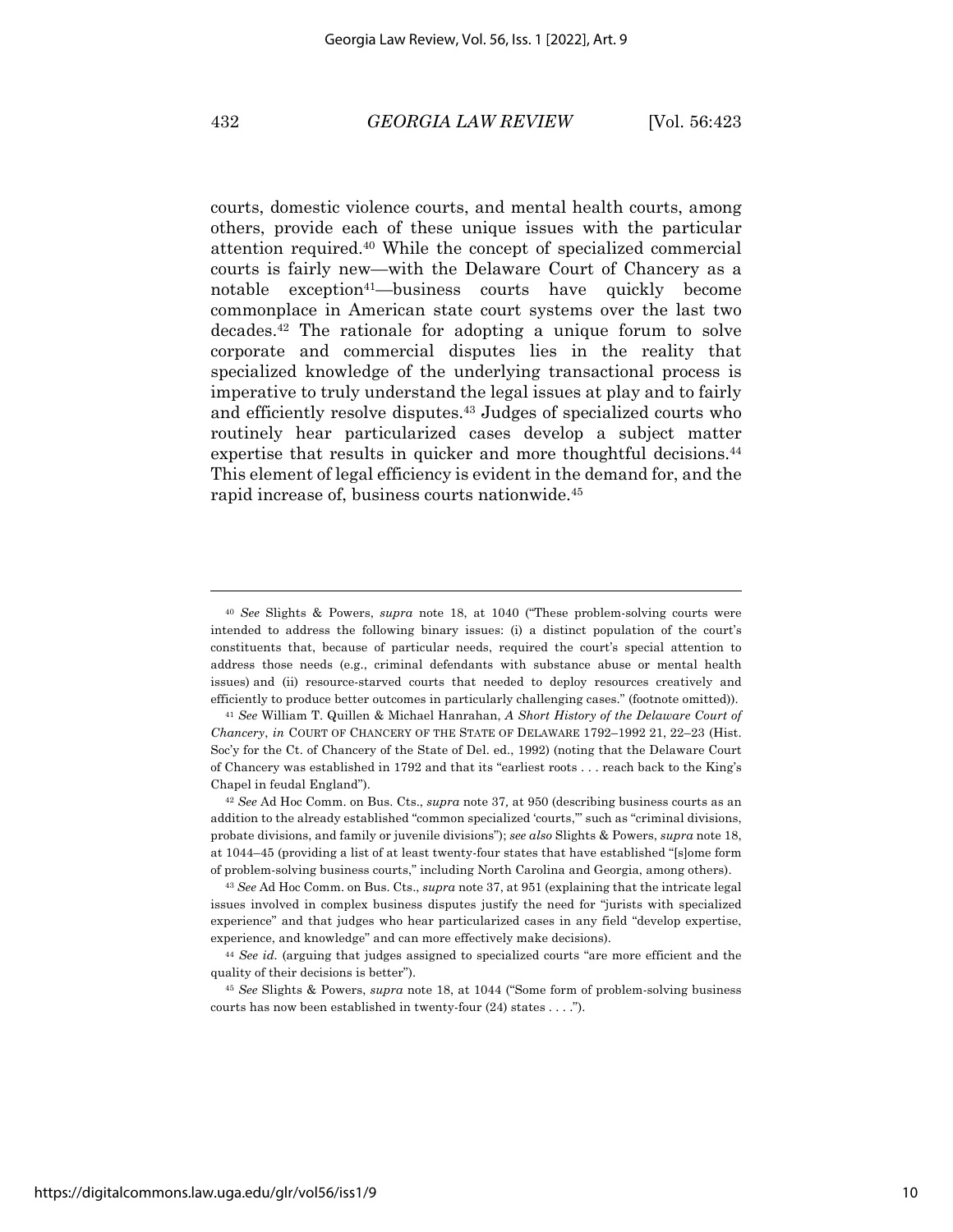#### B. OFF AND RUNNING: SPECIALIZATION AT THE TRIAL COURT LEVEL

Commercial specialization at the trial court level is fundamental to achieving the goal of giving litigants the full court press—a predictable and efficient forum. <sup>46</sup> Judges who specialize in commercial and corporate disputes are able to manage caseloads more efficiently, in a manner that gets the ball rolling more quickly while still offering "decisions that intrude less upon litigants" substantive rights."47 Depending on the scope and size of the transaction or entity involved, there can be any number of players in a given business dispute stretching beyond the parties directly involved in the case, including shareholders, suppliers, and consumers. <sup>48</sup> Therefore, litigants downstream and commercial partners may suffer the potential direct or residual consequences of a decision and, likewise, a delay thereof. <sup>49</sup> Specialized business courts at the trial court level provide stakeholders with speedy dispute resolution because business-related decisions do not face a delay of game caused by other matters that often take precedence in state courts of general jurisdiction, such as criminal and domestic disputes.50 Not only do judges who specialize in business disputes manage the procedural components of a case more efficiently, but in hearing more particularized cases, business court judges also approach business cases with more attention and nuance, offering

<sup>49</sup> *Id.*

<sup>46</sup> *See* Jeffrey W. Stempel, *Two Cheers for Specialization*, 61 BROOK. L. REV. 67, 112–13 (1995) (explaining that specialization will "have a significant impact" on "predictability and uniformity" at the trial level because "most adjudication in America takes place in pre-trial proceedings and at the trial court level").

<sup>47</sup> *Id.* at 113.

<sup>48</sup> *See* Carrie A. O'Brien, Note, *The North Carolina Business Court: North Carolina's Special Superior Court for Complex Business Cases*, 6 N.C. BANKING INST. 367, 370 (2002) ("For example, if a decision needs to be made before the next shareholder meeting, having a judge who can quickly hear the dispute begets a significant benefit on the parties. Thus, it is extremely valuable to businesses, and therefore the economy, to have these cases disposed of as efficiently as possible." (footnote omitted)).

<sup>50</sup> *See* Andy Peters, *New Georgia Business Court's Tall Order: Get Both Parties to Show Up*, ATLANTA J.-CONST. (Aug. 7, 2020), https://www.ajc.com/news/georgia-news/new-georgiabusiness-courts-tall-order-get-both-parties-to-show-

up/I2LPKPFJKVHL3NMWJIAOTQK7YY/ (arguing that "[c]orporate litigants should flock to [the GSBC] because cases won't get stuck behind the hundreds of criminal and domestic disputes that Superior Court and State Court judges hear").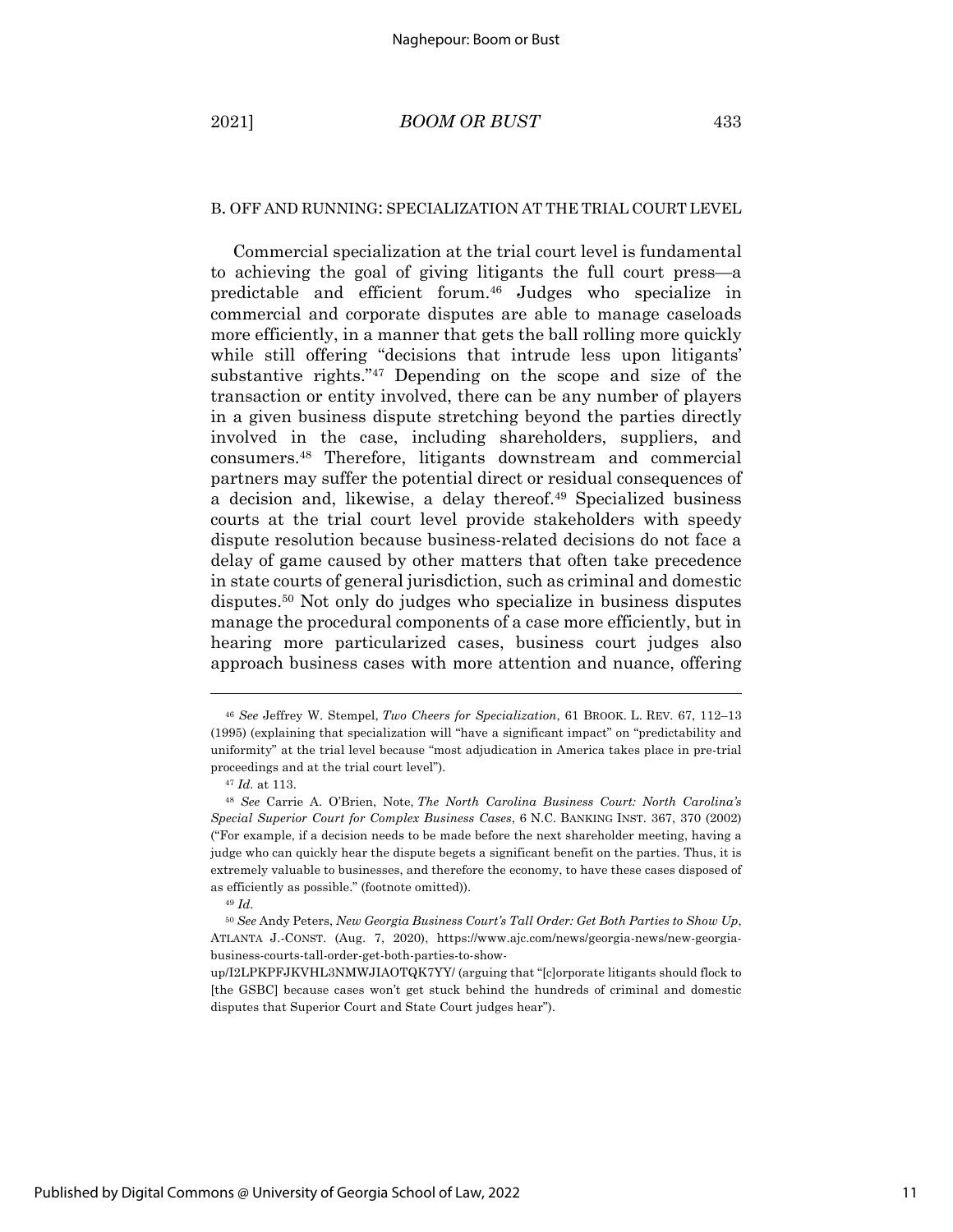litigants a forum that eliminates much of the uncertainty often associated with the litigation process. 51

For example, the North Carolina Business Court model assigns each new case to one judge who makes a determination on all pretrial issues.52 This one-judge model offers a quicker pretrial process logistically because there is only one docket to manage and because commercial cases are not wedged between other matters with priority in trial courts of general jurisdiction, such as criminal trials.53 The one-judge model, coupled with specialized expertise in commercial and corporate transactions, has resulted in what some have termed "the gold standard" of business courts.54 Further, the one-judge model adds to the judicial efficiency already embedded in specialized business courts.<sup>55</sup>

# C. THE REASONABLE CORPORATION STANDARD: ADDRESSING JURY-COMPETENCE CONCERNS

Most business court models, including North Carolina's and Georgia's, preserve the option of a jury trial for litigants.<sup>56</sup> Some

<sup>51</sup> *See* Ad Hoc Comm. on Bus. Cts., *supra* note 37, at 951 (highlighting the role of specialized judges in handling everything from "discovery to motion practice, to settlement conferences, to responding to in-court requests of counsel, to making the ultimate decision more rapidly, more confidently, and with much less use of resources"); *see also* Stempel, *supra* note 46, at 113 ("A trial judge with specialized experience would have more of an intrinsic 'feel' for performing these tasks correctly, and would need less fresh research and reflection than would a generalist. Consequently, a specialist judge might well preside over case processing that is faster, less costly (in both judicial and attorney time), and more frequently correct.").

<sup>52</sup> *See* O'Brien, *supra* note 48, at 371 (discussing the benefits of more efficient case management in the North Carolina Model when "only one judge hears the dispute").

<sup>&</sup>lt;sup>53</sup> See id. ("In a trial court with general jurisdiction, criminal cases often preempt civil cases (including complex business litigation) because of the constitutional guarantee of a speedy trial in criminal matters.").

<sup>54</sup> *See* Nees, *supra* note 21, at 503–04 ("[T]he North Carolina Business Court contains every predictive feature for efficiency, quality, and due process, thus quantifying its status as the 'gold standard.'").

<sup>55</sup> *See* O'Brien, *supra* note 48, at 369 ("The American Bar Association has suggested that states form specialized business courts, in part to increase the efficiency of the judiciary.").

<sup>56</sup> *See* Benjamin F. Tennille, Lee Applebaum & Anne Tucker Nees, *Getting to Yes in Specialized Courts: The Unique Role of ADR in Business Court Cases*, 11 PEPP. DISP. RESOL. L.J. 35, 68 (2010) ("No business court, other than Delaware's traditional equity court, excludes the jury option from cases where a jury could otherwise be had under state law.").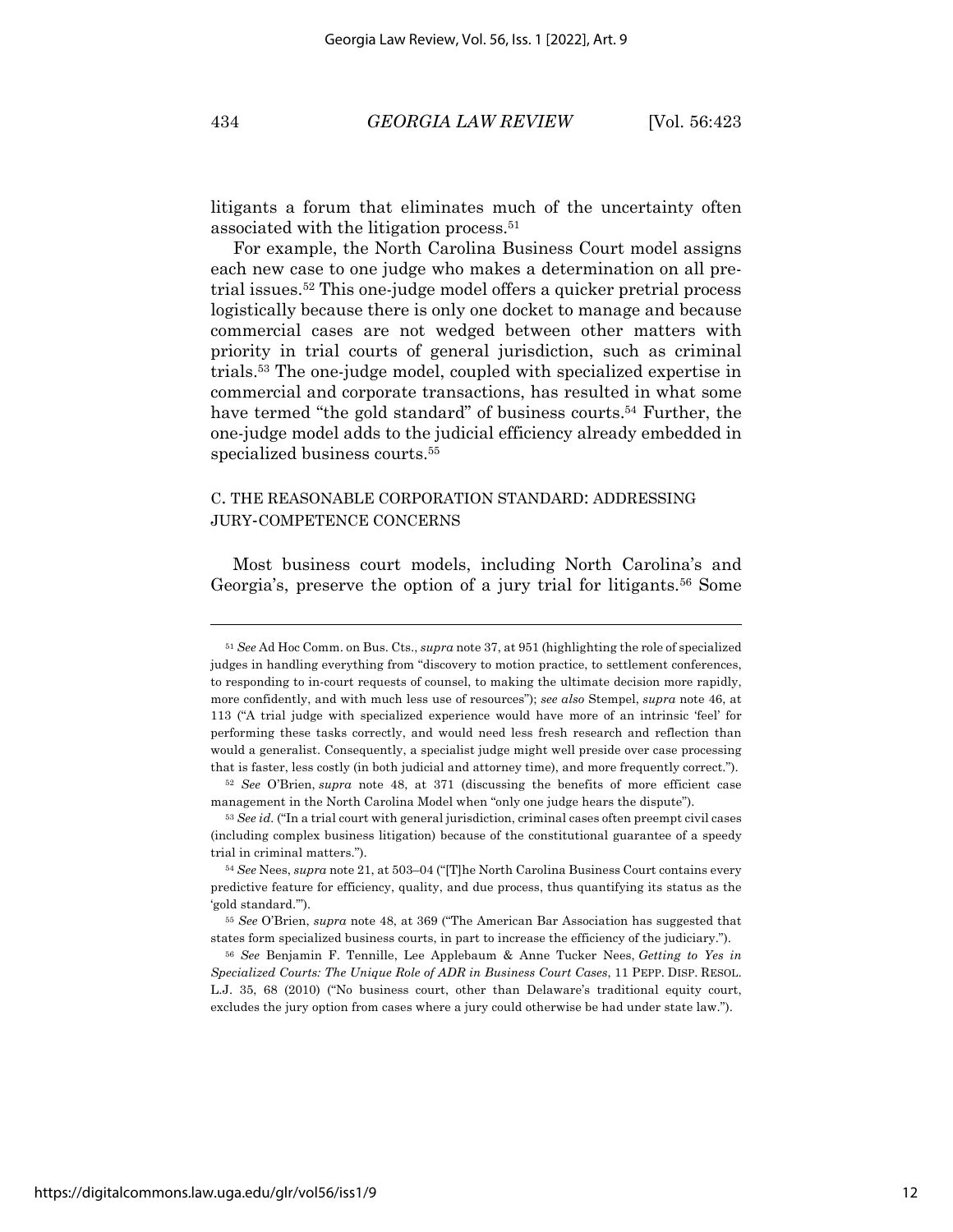may argue that the option of a jury trial increases the uncertainty and lack-of-expertise issues that litigants seek to eliminate when filing suit in a business court.<sup>57</sup> However, the role of business court judges in contextualizing complex matters through their subject matter expertise should alleviate jury-competence concerns that might otherwise be present in a state court of general jurisdiction.

Juries play a fundamental role in the American legal system but suffer criticism for their lack of particularized expertise in a society entrenched in specialization.58 Some federal courts, such as the Third Circuit Court of Appeals, have even gone so far as to create a complexity exception to the Seventh Amendment for certain cases.59 In *In re Japanese Electronic Products Antitrust Litigation*, the Third Circuit justified its complexity exception by hinging it on the U.S. Supreme Court's test enumerated in *Ross v. Bernhard*,<sup>60</sup> which concerned a stockholder derivative suit in which the plaintiffs demanded a jury trial.61 Relying on *Ross*, the Third Circuit held that it would be a violation of the Due Process Clause of the Fifth Amendment to allow jurors to provide a verdict when they do not understand the evidence and legal standards at issue.<sup>62</sup> Likewise,

<sup>59</sup> *In re* Japanese Elec. Prods. Antitrust Litig., 631 F.2d 1069, 1088–89 (3d Cir. 1980) ("[A] court should deny jury trial on due process grounds only in exceptional cases when the court . . . determines that a jury would be unable to understand the case and decide it rationally."); *see also Developments in the Law: The Civil Jury*, 110 HARV. L. REV. 1408, 1496 n.40 (1997) ("The Third Circuit has enumerated three factors that can contribute to a jury's inability to comprehend a case: the size of the suit, as indicated by estimates of the trial length, the amount of evidence, and the number of individual issues . . . .").

<sup>60</sup> 396 U.S. 531 (1970).

<sup>62</sup> *See id.* at 1088–89; *id.* at 1084–86 ("[W]hen the jury is unable to determine the normal application of the law to the facts of a case and reaches a verdict on the basis of nothing more than its own determination of community wisdom and values, its operation is indistinguishable from arbitrary and unprincipled decisionmaking.").

<sup>57</sup> *See id.* at 68–69 (discussing how a jury trial "increases the risks for a business litigant because of the less predictable jury outcome").

<sup>58</sup> *See* Valerie P. Hans, *The Jury's Response to Business and Corporate Wrongdoing*, 52 L. & CONTEMP. PROBS. 177, 186 (1989) (discussing criticisms of jury competence in corporate cases and explaining that a juror's "[k]nowledge of prevailing norms and standards of care in the business world could be essential to understanding and assessing whether companies were negligent in specific instances").

<sup>61</sup> *In re* Japanese Elec. Prods. Antitrust Litig., 631 F.2d at 1079 ("As our cases indicate, the 'legal' nature of an issue is determined by considering, first, the pre-merger custom with reference to such questions; second, the remedy sought; and, third, the practical abilities and limitations of juries." (quoting *Ross*, 396 U.S. at 538 n.10)).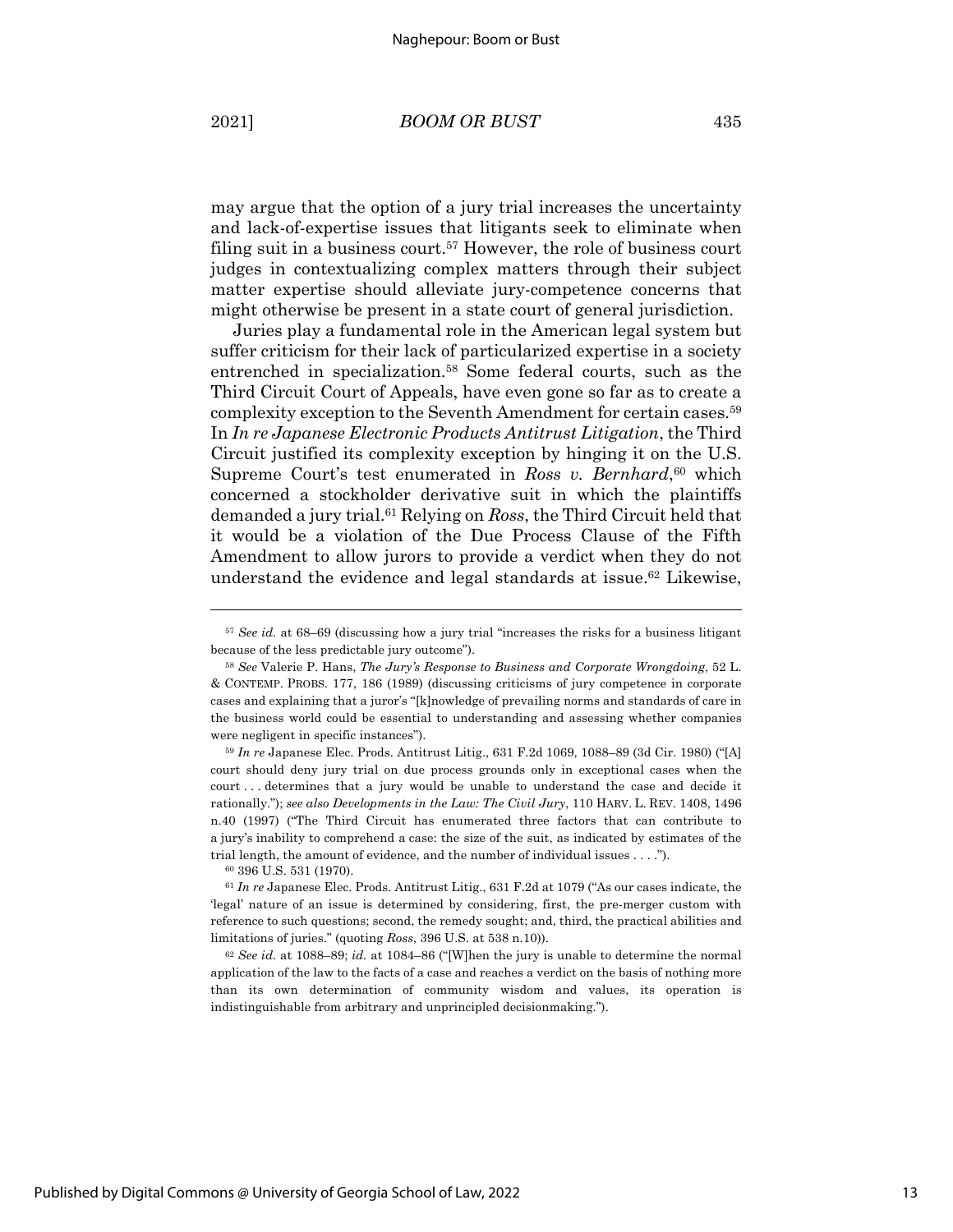in *Markman v. Westview Instruments, Inc.*, the U.S. Supreme Court held that while the ultimate finding of patent infringement should be reserved for jury determination, the interpretation of patent claims should remain with judges.63 While the legal issue in these cases focused on the technical posture of patent law, business and corporate cases face similar jury competence issues when jurors are asked to apply a "reasonable corporation standard."64

For issues involved in complex commercial disputes, "[k]nowledge of prevailing norms and standards of care in the business world could be essential to understanding and assessing" the appropriate outcome.65 Following the trial and jury's acquittal of Ford Motor Company in *State v. Ford Motor Co.*, an Indiana case, commentators highlighted the complexity issues that the jurors encountered because of "the complications in trying to establish criminal intent and impose criminal liability on a corporate entity when those issues traditionally have focused on individuals."<sup>66</sup> A central feature of specialized courts is minimizing the knowledge gap that may result from a jury's lack of expertise in complex business matters, and for other technically oriented legal issues, like those in patent law.67 In patent cases, the jury is provided "alternative formulations" for the jury verdict, or certain decisions are preserved as questions of law purely for the court to decide.<sup>68</sup>

<sup>68</sup> The U.S. Circuit Courts of Appeals are divided on the issue of who ultimately should decide the question of "obviousness" in patent cases, with the Ninth Circuit adopting the

<sup>63</sup> *See* Markman v. Westview Instruments, Inc., 517 U.S. 370, 372, 377 (1996) (finding that infringement cases "must be tried to a jury," but "the construction of a patent, including terms of art within its claim, is exclusively within the province of the court").

<sup>64</sup> *See* Hans, *supra* note 58, at 186 (stating that jurors may have difficulty applying a "reasonable corporation standard" due to a lack of knowledge of what that standard might be).

<sup>65</sup> *Id.*

<sup>66</sup> Hans, *supra* note 58, at 186; *see also* Glenn A. Clark, Note, *Corporate Homicide: A New Assault on Corporate Decision-making*, 54 NOTRE DAME L. REV. 911, 911 (1979) (noting that the charges for three counts of reckless homicide in *State v. Ford Motor Co.*, which originated from a traffic accident involving a Ford Pinto automobile, were "found to involve such a substantial deviation from the conduct required of an automobile manufacturer as to warrant a prosecution for reckless homicide," as opposed to a civil products liability claim).

<sup>67</sup> *See* Wesley A. Demory, *Patent Claim Obviousness in Jury Trials: Where's the Analysis?*, 6 J. BUS. & TECH. L. 449, 479 (2011) (arguing that a patent court system should follow the specialized state business court model because of the issues facing judges and juries in resolving complex technical issues involved patent law).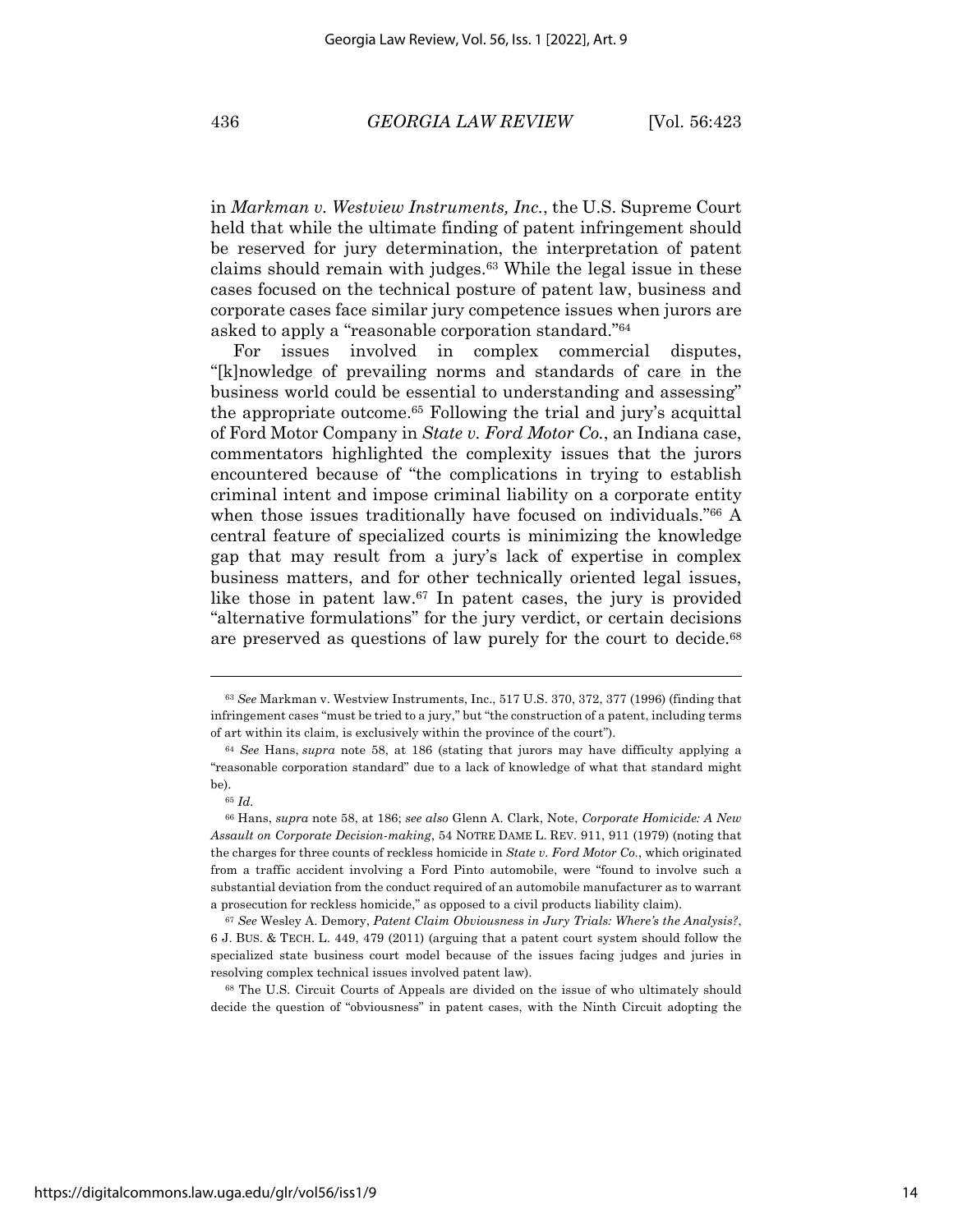Similarly, a judge specialized in complex commercial and corporate matters "can provide a more informed context, and thus create circumstances where the jury is more likely to reach an informed result because of the judge's case management, jury instructions, pre-trial rulings, and rulings during trial."69 A specialized business court offers the predictability that businesses need to resolve riskdriven fears regarding mistrust of uninformed juries when doing business in a particular jurisdiction.70

#### III. OVERVIEW OF THE GEORGIA STATE-WIDE BUSINESS COURT

#### A. THE TIP-OFF: EARLY GOALS OF CERTAINTY & PREDICTABILITY

Multiple contributors deserve credit for the creation of the GSBC, including Governor Nathan Deal, the Georgia Court Reform Council, the Georgia General Assembly, and, ultimately, the citizens of Georgia.71 In 2017, then-Governor Nathan "Deal signed an Executive Order establishing the Court Reform Council to 'review current practices and procedures within the judicial court system and the administrative law hearing system and make recommendations to improve efficiencies and achieve best practices for the administration of justice.'"72 As a result, the Statewide Business Court Subcommittee (GSBC Subcommittee) analyzed whether such a court would succeed in Georgia, with

position of allowing the jury to provide the judge "an advisory decision" but allowing the judge to decide as a matter of law whether the obviousness threshold is met, Sarkisian v. Winn-Proof Corp., 688 F.2d 647 (9th Cir. 1982), and the Federal Circuit, on the other hand, limiting the use of an advisory jury to only those "actions not triable by a right of jury." Perkins-Elmer Corp. v. Computervision Corp., 732 F.2d 888, 895 n.5 (Fed. Cir. 1984). *See also* Demory, *supra*  note 67, at 473 n.199.

<sup>69</sup> Tennille et al., *supra* note 56, at 68 n.119.

<sup>70</sup> *Cf.* CHRISTOPHER M. BRUNER, RE-IMAGINING OFFSHORE FINANCE: MARKET-DOMINANT SMALL JURISDICTIONS IN A GLOBALIZING FINANCIAL WORLD 177 (2016) (noting the collaboration between leaders within the Delaware government and "professional communities to ensure that Delaware law remains cutting edge *and that the marketplace knows it*" (emphasis added)).

<sup>71</sup> *See GSBC History*, *supra* note 27 (describing the GSBC's development).

<sup>72</sup> GEORGIA COURT REFORM COUNCIL REPORT, *supra* note 21, at 2.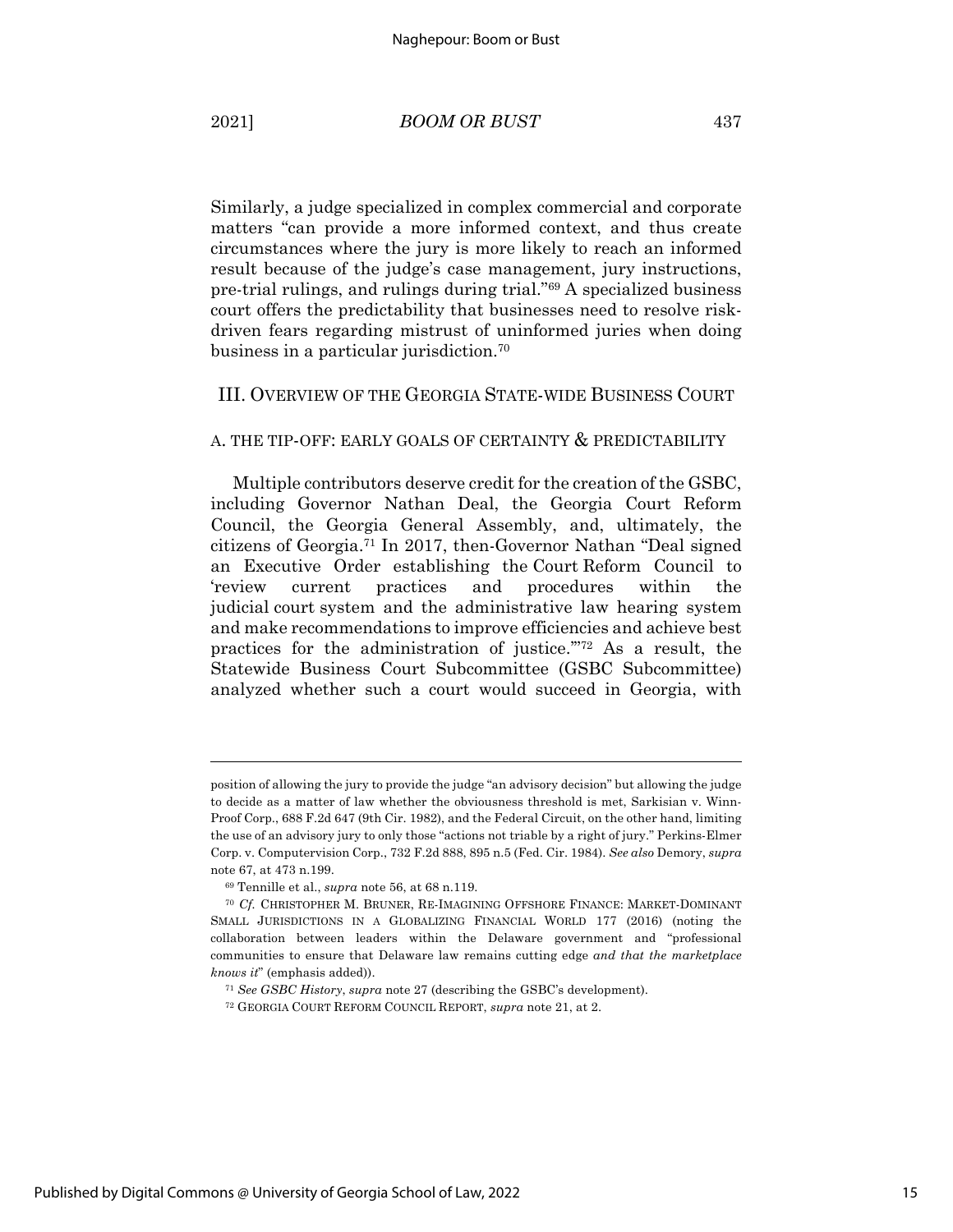Governor Deal's economic development platform at the forefront of their minds.73

Georgia has long touted its status as the "top state for doing business," and the GSBC Subcommittee did not ignore the benefits that a statewide business court would offer.74 The GSBC Subcommittee noted "[c]ertainty and predictability of outcome" from "judicial expertise giv[ing] business interests the security that their complex business issues will be heard in front of a judge who has substantial familiarity with complex business issues like fiduciary duties, disclosure issues, and duty of care" as the first of many advantages that business courts offer.75 In its report, the GSBC Subcommittee surveyed many different factors, including the success of the Metro Atlanta Business Case Division in terms of efficiency, case load management, and satisfaction of litigants.76 In addition to general commentary on the utility of a statewide business court, the GSBC Subcommittee considered many constitutional issues, most of which the GSBC Subcommittee highlighted through specific proposed amendments for the legislature to address.77 Among these proposed amendments was the GSBC Subcommittee's recommendation that "cases could be filed in the superior or state court of any judicial circuit but would

<sup>77</sup> *Id.* at 21–23 (explaining the necessary state constitutional amendments to allow for a statewide business court to be established).

<sup>73</sup> *Id.* at 19 ("The creation of a statewide business court in Georgia would promote all these advantages and make Georgia a more attractive and competitive venue for business."); *see also Nathan Deal*, GA., https://www.georgia.org/nathan-deal-0 ("Under Former Gov. Nathan Deal's leadership, Georgia has risen to become the No. 1 place in the nation in which to do business, a goal achieved by creating the Competitiveness Initiative, reforming our tax code, shaping our educational system to support our workforce needs and recruiting businesses to relocate here.").

<sup>74</sup> *See* Press Release, Off. of the Governor, Georgia Named 'Top State for Doing Business' for 7th Consecutive Year (Sept. 2, 2020), https://gov.georgia.gov/press-releases/2020-09- 02/georgia-named-top-state-doing-business-7th-consecutive-year (announcing Georgia as "the 'Top State for Doing Business' for the seventh year in a row by Area Development").

<sup>75</sup> GEORGIA COURT REFORM COUNCIL REPORT, *supra* note 21, at 19.

<sup>76</sup> *See id.* at 20 (highlighting that, "[i]n 2015 and 2016, the average time for disposition of motions" for cases in the Metro Atlanta Business Case Division was sixteen days and that cases assigned to that court are "resolved between 50-60% faster than similar, complex cases on the regular docket"); *see also id.* (citing attorney Rocco Testani's testimony to the committee that "surveys of practitioners in the business case division reflect high levels of satisfaction by over 80% of those surveyed").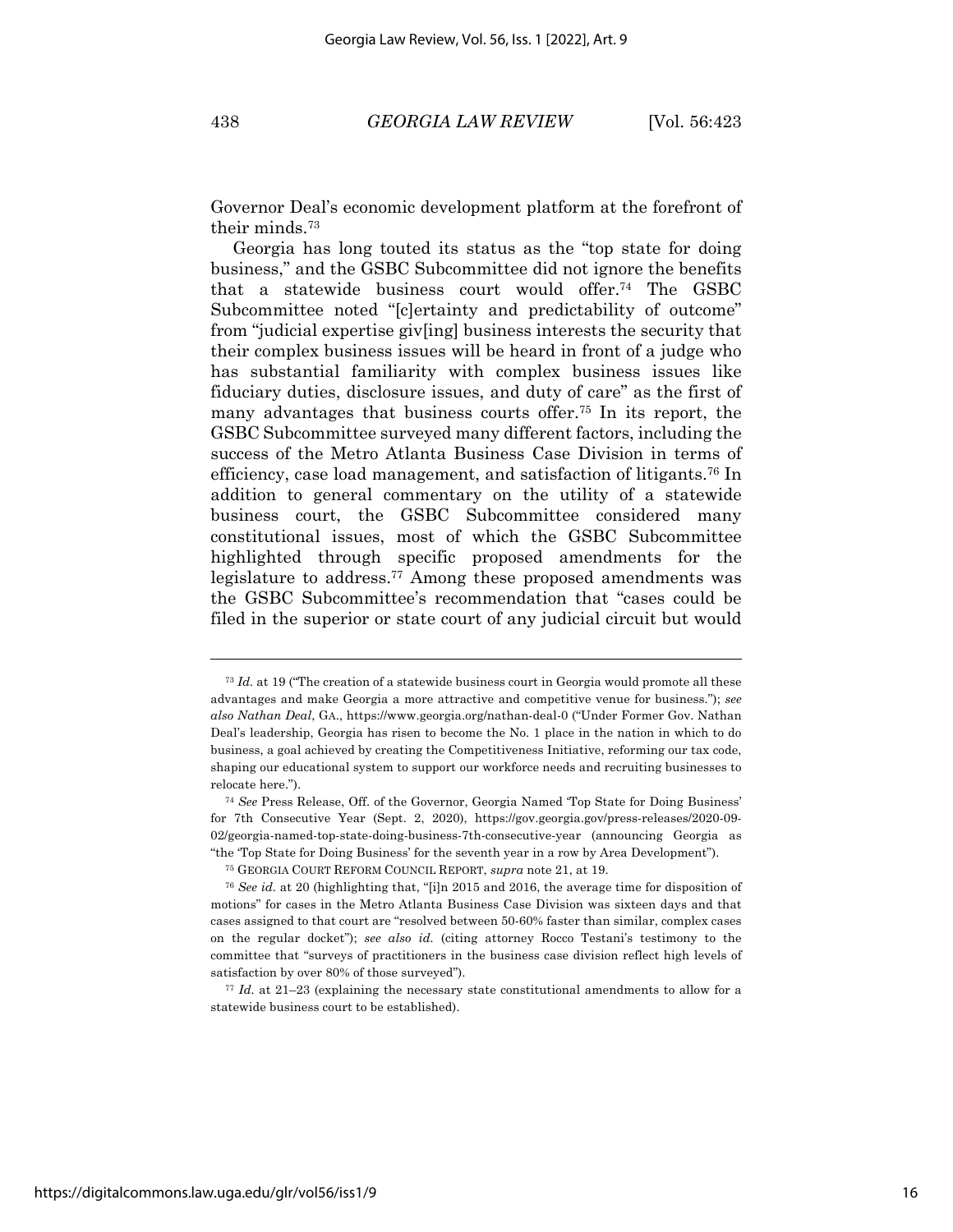be transferred and removed to the [GSBC]" upon the filing of a petition by litigants seeking to do so *and the GSBC judge's ruling* on whether the issue was of "proper subject matter" for the GSBC's jurisdiction.78

By the 2019 legislative session, Georgians had approved the creation of a statewide business court through a legislatively referred constitutional amendment, and the Georgia General Assembly began committee deliberations to draft the GSBC's enabling statute.<sup>79</sup> Notably, the judiciary committees of each chamber disagreed about whether one party or all parties must consent to warrant litigation in the GSBC.80 The House version of the bill specified that one party's desire to litigate in the GSBC would suffice;<sup>81</sup> the Senate substitute required all parties to agree to GSBC jurisdiction and provided for a sixty-day period in which a party could unilaterally remove or transfer the case out of the GSBC.82 Two paths diverged in the bill, and the chambers appointed a Conference Committee charged with finding a compromise. <sup>83</sup> The Conference Committee's substitute incorporated a series of agreements between the two chambers including: (1) the GSBC's seat could be "either" in Atlanta or Macon; (2) a sixty-day objection window, but no single-party opt-out provision; (3) a \$500,000

<sup>78</sup> *Id.* at 22.

<sup>79</sup> *See Constitutional Amendment #2 Creates a State-Wide Business Court to Lower Costs*, *Enhance Efficiency, and Promote Predictable Judicial Outcomes*, GA. SEC'Y STATE (Nov. 17, 2018, 4:27 PM), https://results.enr.clarityelections.com/GA/91639/Web02 state.221451/#/cid/902000 (reporting that 69.01% of Georgia voters supported the constitutional amendment creating the GSBC).

<sup>80</sup> *Compare* H.B. 239, 155th Gen. Assemb., H. Comm. Sess. § 15-5A-4(a)(1), (3) (Ga. 2019) (including a thirty-day objection period in the House's proposed bill), *with* H.B. 239, 155th Gen. Assemb., S. Comm. Sess. § 15-5A-4(a)(1)–(2) (Ga. 2019) (including a sixty-day objection period and a two-party consent rule in the Senate's proposal).

<sup>81</sup> H.B. 239, 155th Gen. Assemb., H. Comm. Sess. § 15-5A-4(a)(1), (3) (Ga. 2019) (describing the requirements for removal to the GSBC under the House's proposal).

<sup>82</sup> H.B. 239, 155th Gen. Assemb., S. Comm. Sess. § 15-5A-4(a)(1)–(2) (Ga. 2019) (describing the requirements for removal to the GSBC under the Senate's proposal).

<sup>83</sup> *See Legislative Priorities: 2019: SB 110 Statewide Business Court Enabling Legislation*, GA. CHAMBER, http://gachamberscore.com/vote/2019-sb-110-courts-state-wide-businesscourt-pursuant-to-the-constitution-of-this-state-establish/ (last visited Dec. 22, 2021) (explaining that the House and Senate appointed a Conference Committee composed of state representatives Efstration, Fleming, and Oliver and state senators Stone, Dugan, and Kennedy).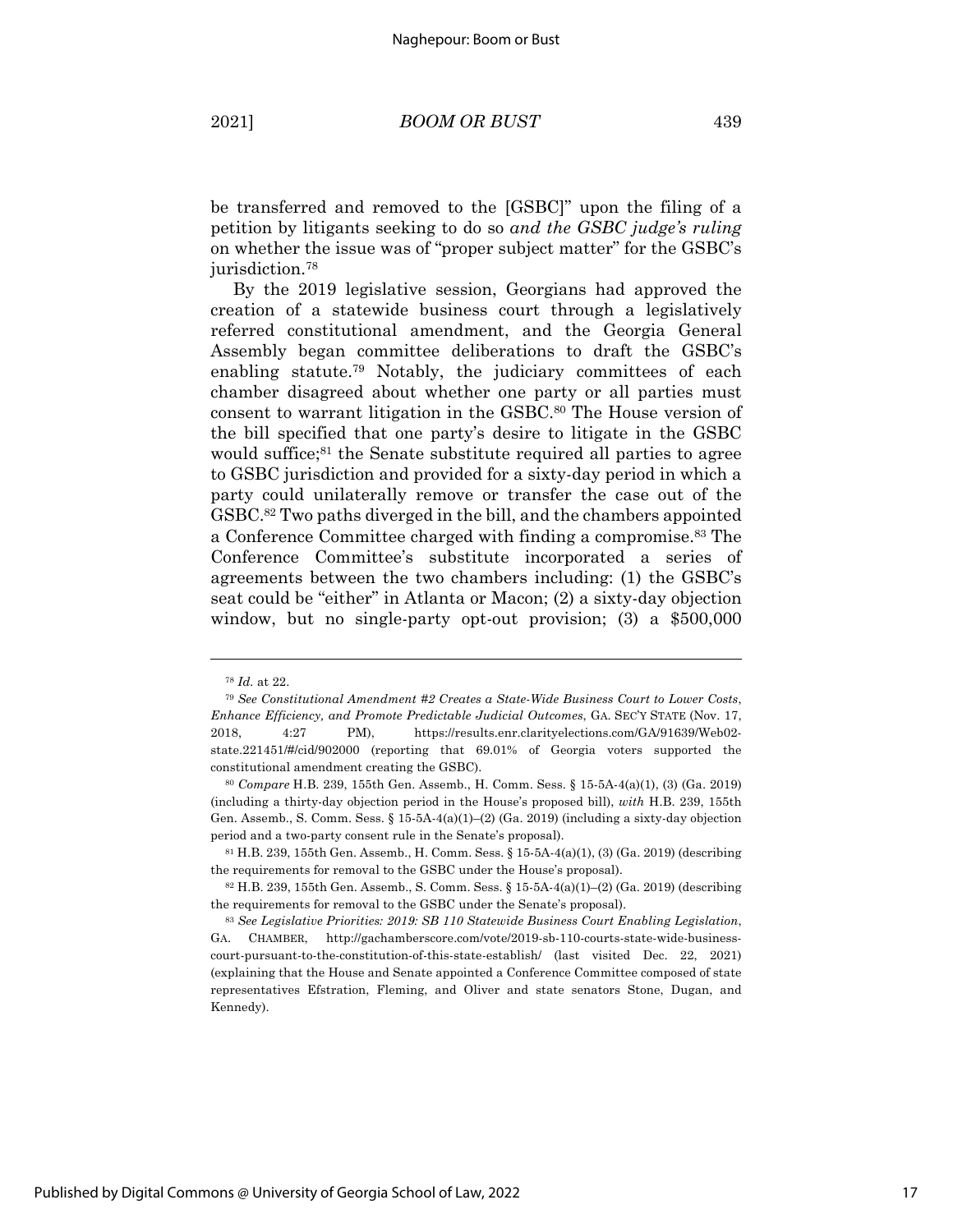amount-in-controversy requirement; and  $(4)$  a \$3,000 filing fee.<sup>84</sup> On the last day of the 2019 legislative session, the House adopted the Conference Report, but the Senate, in what has been characterized as an "unprecedented move," did not bring the Report up for a vote at all, "effectively killing the business community's preferred model for a business court that has proven successful in Fulton and Gwinnett counties."85

Instead, the Senate passed the Senate Judiciary Committee substitute of the original House bill, which included, most notably, the two-party consent provision.<sup>86</sup> In a seemingly last-ditch effort to get the GSBC's enabling statute across the finish line, the House agreed to the two-party consent requirement included in the Senate's substitute but reduced the sixty-day objection period proposed by the Senate to thirty days.87 The Senate agreed and, thus, the GSBC's enabling legislation officially passed both chambers and later took effect upon Governor Brian Kemp's signature on May 7, 2019.<sup>88</sup> Governor Kemp subsequently appointed Judge Davis as the first judge of the GSBC because of his business reputation and expertise.89 On Monday, August 3, 2020, the GSBC officially opened its doors and was off to the races.<sup>90</sup>

<sup>90</sup> *GSBC History*, *supra* note 27.

<sup>84</sup> S.B. 110 (CCS), 155th Gen. Assemb., Comms. of Conf. (Ga. 2019).

<sup>85</sup> *Legislative Priorities*, *supra* note 83.

<sup>86</sup> *Id.*; H.B. 239, 155th Gen. Assemb., S. Comm. Sess. § 15-5A-4(a) (Ga. 2019).

<sup>87</sup> *See* H.B. 239, 155th Gen. Assemb., Reg. Sess. § 15-5A-4(a)(2)–(3), (b) (Ga. 2019) (including the Senate committee substitute and the two-party consent rule in the final version that passed both houses).

<sup>88</sup> *See* HB 239, GA. GEN. ASSEMBLY, https://www.legis.ga.gov/legislation/54805 (last visited Nov. 14, 2021) (indicating the statute's entry into law as Act 271 on May 7, 2019, effective with the governor's signature).

<sup>89</sup> *See Jones Day Partner Confirmed for Ga. Business Court Judgeship*, *supra* note 31 (prior to his appointment, Judge Davis led the Securities and SEC Enforcement practice in the Atlanta office of Jones Day, focusing on a variety of issues including complex business litigation, corporate governance matters, securities fraud, and shareholder disputes).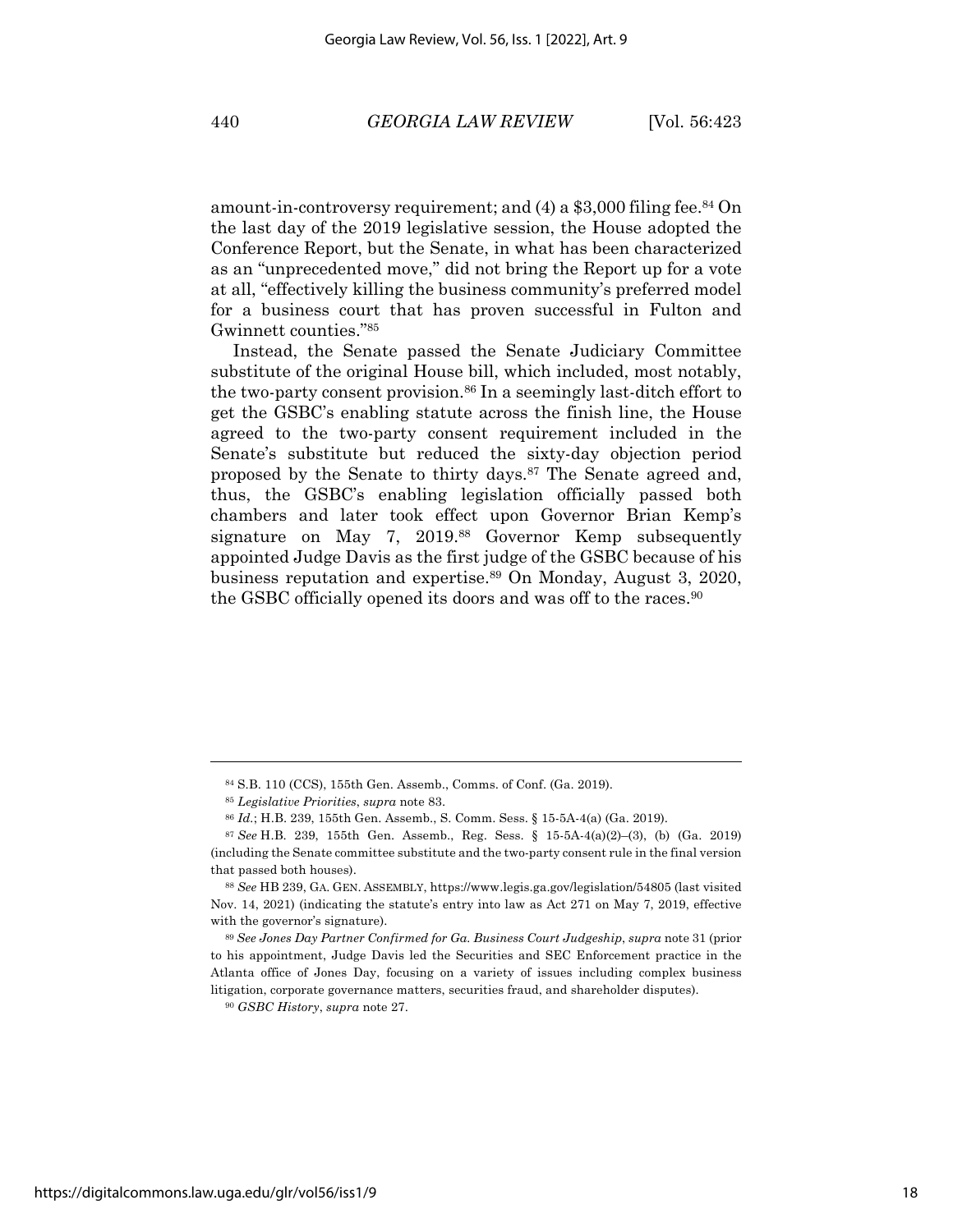# B. A LONG SHOT: ACHIEVING JOINT CONSENT & OVERCOMING JURISDICTIONAL LIMITATIONS

The GSBC began accepting cases on August 1, 2020, in the midst of the COVID-19 pandemic.<sup>91</sup> Even before the pandemic, the GSBC was designed to accommodate both virtual and in-person court proceedings.92 The GSBC's digital posture thus ensured that its cases were not stayed during social distancing orders and other public health precautions, unlike a significant number of cases stayed in other Georgia state courts as a result of the pandemic.93 According to the GSBC's website, Georgia's one judge, sometimes digital, business court has "equity and at-law jurisdiction . . . over claims arising under 17 subject matter areas, in addition to supplemental jurisdiction over claims falling outside these specific categories," including breach of contract, trade secret, and shareholder disputes, among others.<sup>94</sup>

As contemplated by the Court Reform Council and the General Assembly, the GSBC's enabling statute also restricts its jurisdiction with explicit exceptions for claims involving foreclosures, personal injury, residential landlord-tenant disputes, and individual consumer claims, among others.95 The monetary prerequisites also serve as limiting principles on the court's jurisdiction, with the

<sup>91</sup> *Id.*; *see also* Dr. Tedros Adhanom Ghebreyesus, Dir.-Gen., World Health Org., Opening Remarks at the Media Briefing on COVID-19 (Mar. 11, 2020), https://www.who.int/directorgeneral/speeches/detail/who-director-general-s-opening-remarks-at-the-media-briefing-oncovid-19---11-march-2020 (announcing the World Health Organization's "assessment that COVID-19 can be characterized as a pandemic").

<sup>92</sup> *See* Rosie Manins, *Georgia Business Court to Bring Timely Relief in Pandemic*, LAW360 (July 31, 2020, 6:02 PM), https://www.law360.com/articles/1297410/georgia-business-courtto-bring-timely-relief-in-pandemic (highlighting that the GSBC's "state-of-the-art remote technology and clear docket are expected to help ease the strain of pandemic-era litigation").

<sup>93</sup> *See* James Salzer, *Georgia Courts Predict Avalanche of Cases While State Cuts Budgets*, ATLANTA J.-CONST., (June 1, 2020), https://www.ajc.com/news/state--regional-govt- politics/georgia-courts-predict-avalanche-cases-while-state-cuts-

budgets/aWZuUAY42FUTz675Rug7IO/ (noting the "huge backlog of cases built up by the coronavirus shutdown").

<sup>94</sup> *See GSBC History*, *supra* note 27 (explaining the GSBC's jurisdiction); *see also* O.C.G.A. § 15-5A-3 (2021) (specifying the specific subject matters falling within the GSBC's jurisdiction, explaining its supplemental jurisdiction, and outlining certain exclusions).

<sup>95</sup> *See* O.C.G.A. § 15-5A-3(b) (listing nine categorical subject matter exclusions from the GSBC's jurisdiction).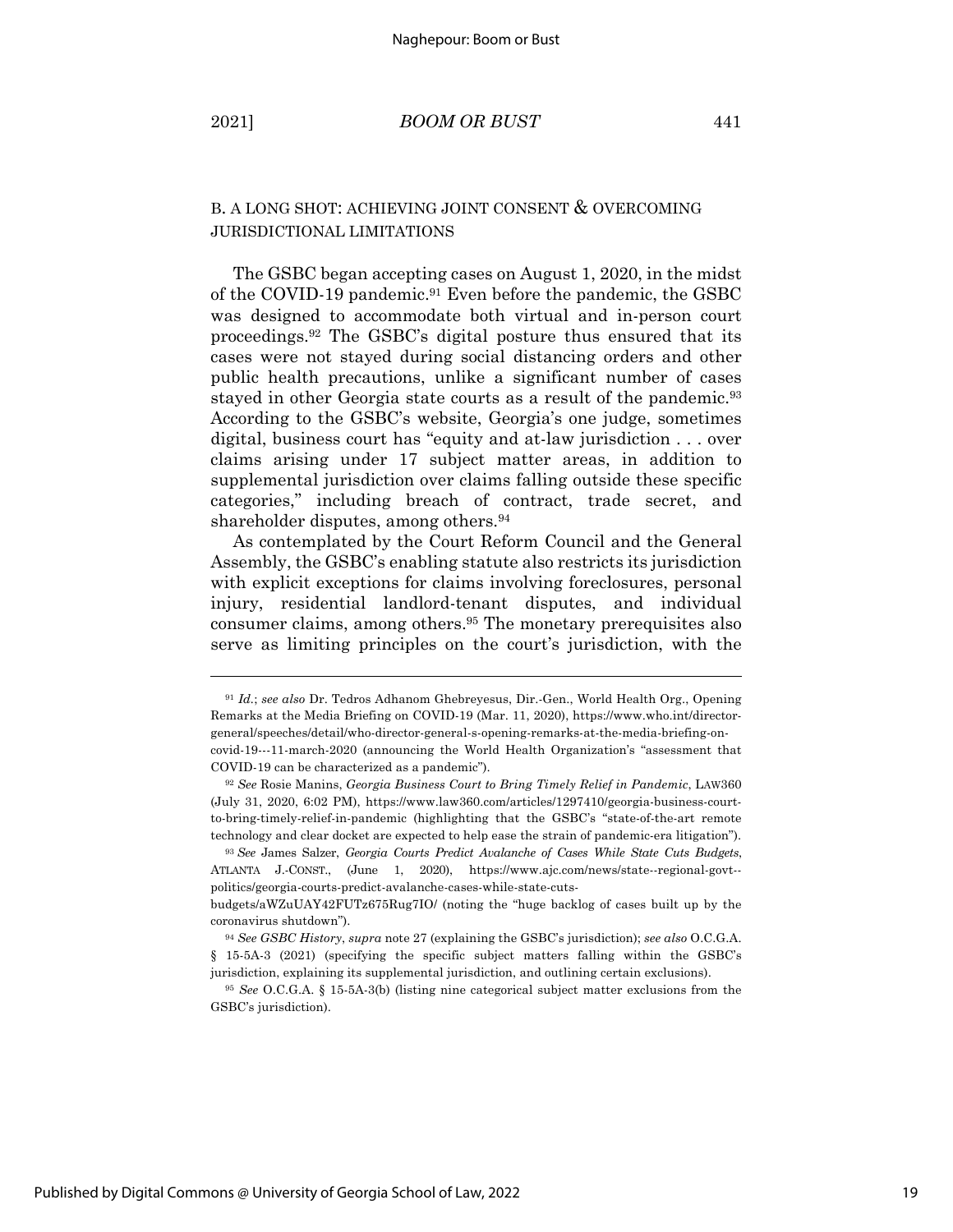amount in controversy requirement of \$500,000 for all claims, a \$1 million minimum for commercial real property claims, and a \$3,000 filing fee.96

Since its inception, the GSBC has taken on cases addressing a wide variety of issues, providing litigants quick and efficient resolution of complex legal questions and resolving an array of pretrial disputes.97 In its first two months in operation, the GSBC granted a plaintiff's motion for a temporary restraining order in *Martin v. Hauser, Inc.*, when the court found that the plaintiff made a sufficient showing that he "may suffer irreparable harm" because the defendant filed suit against the plaintiff regarding the same disputed contract in another court in Ohio and that the harm facing the plaintiff, the "serious risk" of losing customer relationships and business opportunities, outweighed the same for the defendant.98 Later in its tenure, the GSBC issued two orders within a matter of two weeks on a variety of issues in *Savannah Green I Owner, LLC v. Arco Design/Build, LLC*: First, the GSBC granted the plaintiff's motion for declaratory judgment involving an affidavit of nonpayment and a lien asserted thereunder for a warehouse construction and granted summary judgment in favor of the plaintiff on the defendant's counterclaim for breach of contract in an ongoing construction contract dispute amounting to \$668,912.17.99 Second, the GSBC granted the defendant's motion to

<sup>96</sup> *See* O.C.G.A. § 15-5A-3(a)(1)(B) (amount in controversy requirements); O.C.G.A. § 15- 5A-5 (2021) (provision on court fees, including \$3,000 filing fee).

<sup>97</sup> *See, e.g.*, Martin v. Hauser, Inc., No. 20-GSBC-0008, 2020 WL 8918287, at \*1 (Ga. Bus. Ct. Oct. 30, 2020) (granting plaintiff's motion for a temporary restraining order); Engram v. Roberts, No. 20-GSBC-0004, 2021 WL 2766588, at \*1 (Ga. Bus. Ct. May 24, 2021) (granting plaintiff's motion to compel the production of defendant's financial documents); Savannah Green I Owner, LLC v. Arco Design/Build, LLC, No. 20-GSBC-0017, 2021 WL 2836700, at \*1 (Ga. Bus. Ct. June 16, 2021) (granting plaintiff's motion for partial summary judgment and granting summary judgment in favor of the plaintiff on defendant's counterclaim). For an example of typical issues in these complex cases, see Plaintiff's Motion for Sanctions Pursuant to O.C.G.A. § 9-11-37(b)(2)(C) & Incorporated Memorandum of Law, Engram v. Roberts, No. 20-GSBC-0004, 2021 WL 4260512 (Ga. Bus. Ct. Aug. 31, 2021), a motion in an ongoing shareholder dispute between minority and majority shareholders involving claims of breach of fiduciary duty and misappropriation, among other claims.

<sup>98</sup> Martin v. Hauser, Inc., No. 20-GSBC-0008, 2020 WL 8918287, at \*1–2 (Ga. Bus. Ct. Oct. 30, 2020) (granting plaintiff's motion for a temporary restraining order).

<sup>99</sup> Savannah Green I Owner, LLC v. Arco Design/Build, LLC, No. 20-GSBC-0017, 2021 WL 2836700, at \*1–3, 10 (Ga. Bus. Ct. June 16, 2021).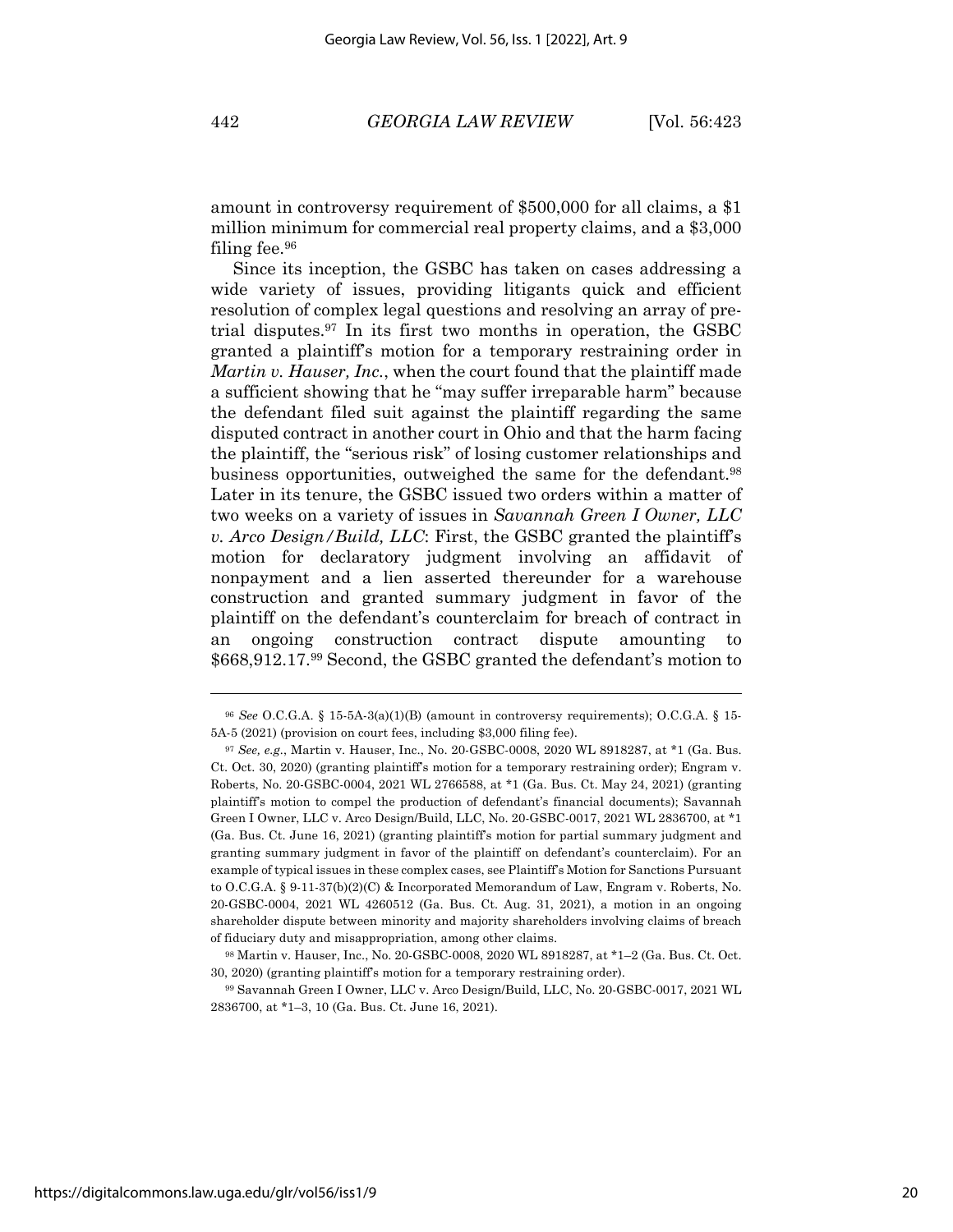dismiss the plaintiff's defective design claims with prejudice but left the plaintiff's construction and installation claims, books and records claims, and billing claims open and pending.100

The issues involved in another case, *Walkup v. Steuer*, make it the quintessential dispute that Georgia voters intended for the GSBC to address.101 In *Walkup*, petitioner Raymond R. Walkup, M.D. brought a petition for declaratory judgment against respondents Christopher R. Tomaras, M.D., Max. R. Steuer, M.D., and Polaris Spine and Neurosurgery, P.C. (Polaris).102 Walkup sought a declaration that he possessed voting rights in Polaris, the company for which he, the petitioner, and the respondent-doctors "serve[d] as the only directors and shareholders."103 In examining whether Walkup was a "holder of Class A voting common stock" in Polaris,104 the GSBC analyzed the terms of Polaris's articles of incorporation and by-laws, including the original documents from 1979 and multiple amendments of each document through the year 2015, the joint unanimous written consent providing for the sale and transfer of shares between the four doctors, multiple joint written consents outlining shares per shareholder executed in lieu of formal meetings for the elections of officers and directors of Polaris throughout the years, a stock option agreement providing Walkup the option to purchase class B voting common stock, and multiple shareholder agreements.105 The evidence the GSBC parsed through in *Walkup*, on its own, is representative of the complexity that a single commercial dispute can encapsulate and is representative of the rationale for adopting specialized courts like the GSBC to address these cases efficiently.106

Despite the GSBC's ability to showcase successes in *Walkup* and other cases, one particular flaw keeps the GSBC behind the eight

<sup>100</sup> Savannah Green I Owner, LLC v. Arco Design/Build, LLC, No. 20-GSBC-0017, 2021 WL 2836702, at \*1, 9 (Ga. Bus. Ct. June 30, 2021).

<sup>101</sup> Walkup v. Steuer, No. 20-GSBC-0011, 2021 WL 1034790, at \*1 (Ga. Bus. Ct. Feb. 12, 2021).

<sup>102</sup> *Id.*

<sup>103</sup> *Id.*

<sup>104</sup> *Id.* at \*9.

<sup>105</sup> *See id.* at \*1–5 (describing the evidence before the GSBC).

<sup>106</sup> *See supra* note 51.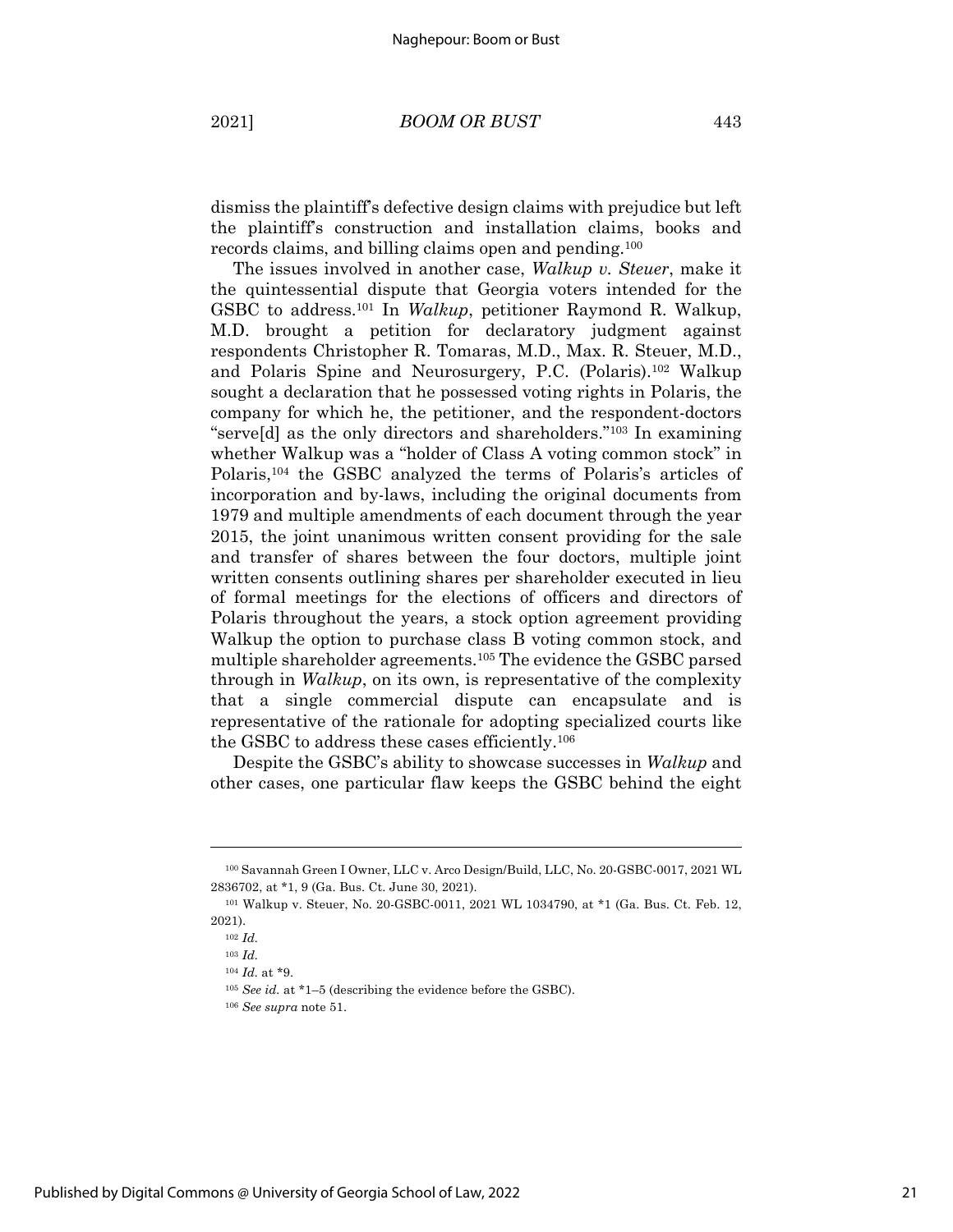ball: the GSBC is a purely voluntary forum.<sup>107</sup> Ultimately, a plaintiff in any case may choose—and many would likely prefer—to file suit in state or superior courts of general jurisdiction, or a federal district court if possible, rather than in a specialized business court.108 This choice does not bind a defendant immediately, though. <sup>109</sup> Under the GSBC statute, a defendant can still transfer a case to the GSBC, but the plaintiff may object to the GSBC's jurisdiction and petition to send the case to a state or superior court of general jurisdiction.110 Thus, the GSBC's Achilles' heel is that it relies entirely on the parties' will.<sup>111</sup>

The GSBC's voluntary status diverges significantly from the North Carolina Model.112 The North Carolina Model requires a party seeking to be heard by the North Carolina Business Court to file a Notice of Designation to the Chief Business Court Judge, stating that the case at issue meets the statutory requirements for a "mandatory complex business case."113 North Carolina law also permits superior courts of general jurisdiction to decide sua sponte whether to stay a case that requires designation as a mandatory complex business case until the necessary party files a Notice of Designation.114 Although most business designations are voluntary in North Carolina, superior courts are required to stay certain "mandatory" cases until they are designated by a party for review by the business court, ensuring that cases embodying the complex issues inherent in corporate and commercial disputes are heard by

<sup>107</sup> *See* O.C.G.A. § 15-5A-4 (2021) (enumerating the terms of two-party consent required for the GSBC to hear a case).

<sup>108</sup> *See, e.g.*, Peters, *supra* note 50 (noting that "Statesboro attorney Daniel Snipes, past president of the [Georgia Trial Lawyers Association], said small businesses would be at a disadvantage at the new court because they would need to hire 'Atlanta lawyers' who are experienced in complex cases and who would be expensive").

<sup>109</sup> *See* GA. BUS. CT. R. 2-4, https://www.georgiabusinesscourt.com/wpcontent/uploads/2021/06/2021.08.01-Georgia-State-wide-Business-Court-Rules\_as-

issued.pdf (enumerating the processes for direct filing, removal, transfer, objection to jurisdiction, return of filing fee, and related orders).

<sup>110</sup> O.C.G.A. § 15-5A-4.

<sup>111</sup> *Id.*

<sup>112</sup> *Compare* O.C.G.A. § 15-5A-4 (including a two-party consent rule), *with* N.C. GEN. STAT. § 7A-45.4(g) (2021) (allowing sua sponte transfer regardless of the parties' preferences).

<sup>113</sup> N.C. GEN. STAT. § 7A-45.4.

<sup>114</sup> N.C. GEN. STAT. § 7A-45.4(g).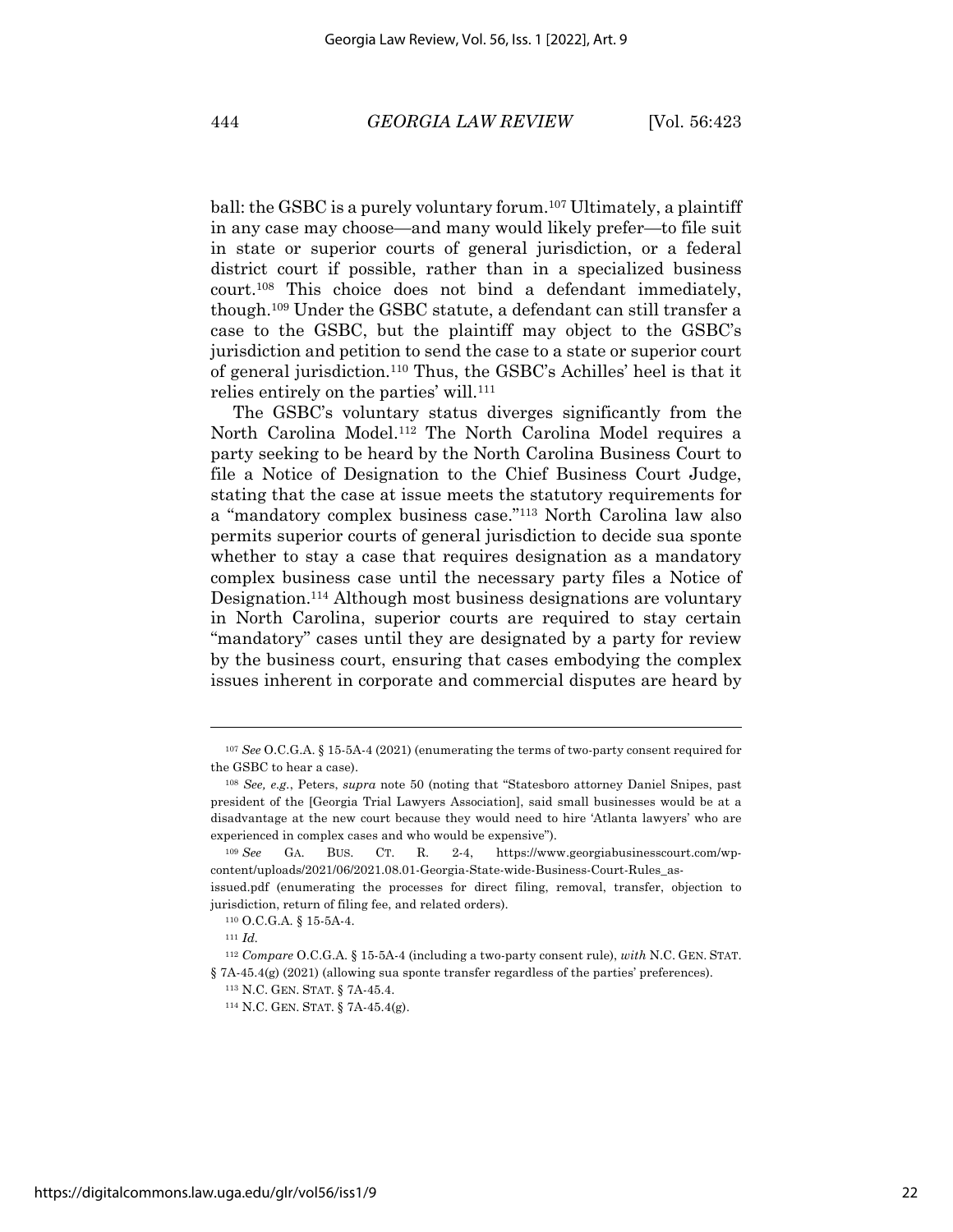the specialized division, as the legislature intended.115 By contrast, the GSBC's two-party consent rule inhibits its ability to address inherently complex business disputes when one party does not consent to litigating in the GSBC by immediately transferring those cases back to the courts of general jurisdiction. <sup>116</sup> Thus, contrary to courts purely following the North Carolina Model, the GSBC is not yet, and may never be, the default forum for complex business disputes in Georgia absent a legislative fix.

# IV. ENSURING THE ENABLING STATUTE DOES NOT FRUSTRATE THE GEORGIA STATE-WIDE BUSINESS COURT'S PURPOSE

# A. A FAILURE OF CONTRACTUAL PLAY-CALLING: *TURNER BROADCASTING SYSTEM, INC. V. MCDAVID*

*Turner Broadcasting System, Inc. v. McDavid* epitomizes the type of complex corporate disputes that the General Assembly contemplated in drafting the GSBC's enabling statute.117 Many commentators have summed up *Turner* as merely an issue of mutual assent: did the parties intend to be bound?<sup>118</sup> Facially, *Turner* could surely be taught in a first-year contracts class to demonstrate foundational contract concepts.119 A deeper dive into the procedural and legal nuances of *Turner*, however, reveals that

<sup>115</sup> *See* N.C. GEN. STAT. § 7A-45.4(b) (describing the types of cases that are mandatory complex business cases subject to review by the business court).

<sup>116</sup> *See* O.C.G.A. § 15-5A-4 (enumerating the transfer and removal procedure).

<sup>117</sup> *See* Turner Broad. Sys., Inc. v. McDavid*,* 693 S.E.2d 873, 887 n.24, 888 (Ga. Ct. App. 2010) (resolving a contract dispute involving an offer of over \$215 million for assets with an estimated total fair market value of \$498.1 million).

<sup>118</sup> *See* 1 WILLISTON ON CONTRACTS § 3:4 (4th ed.), Westlaw (database updated May 2021) (citing *Turner* for the basic test that courts undertake in determining whether there was the requisite mutual assent to form a valid contract); *see also* 17A AM. JUR. 2D *Contracts* § 167, Westlaw (database updated Aug. 2021) (citing *Turner* for the rule that an oral contract is "no less binding than one reduced to writing").

<sup>119</sup> At least one popular first-year Contracts casebook uses *Turner* in its discussion of "'The Benefit of the Bargain' at Common Law." *See* BRIAN A. BLUM & AMY C. BUSHAW, CONTRACTS: CASES, DISCUSSION, AND PROBLEMS 823, 832–37 (4th ed. 2017).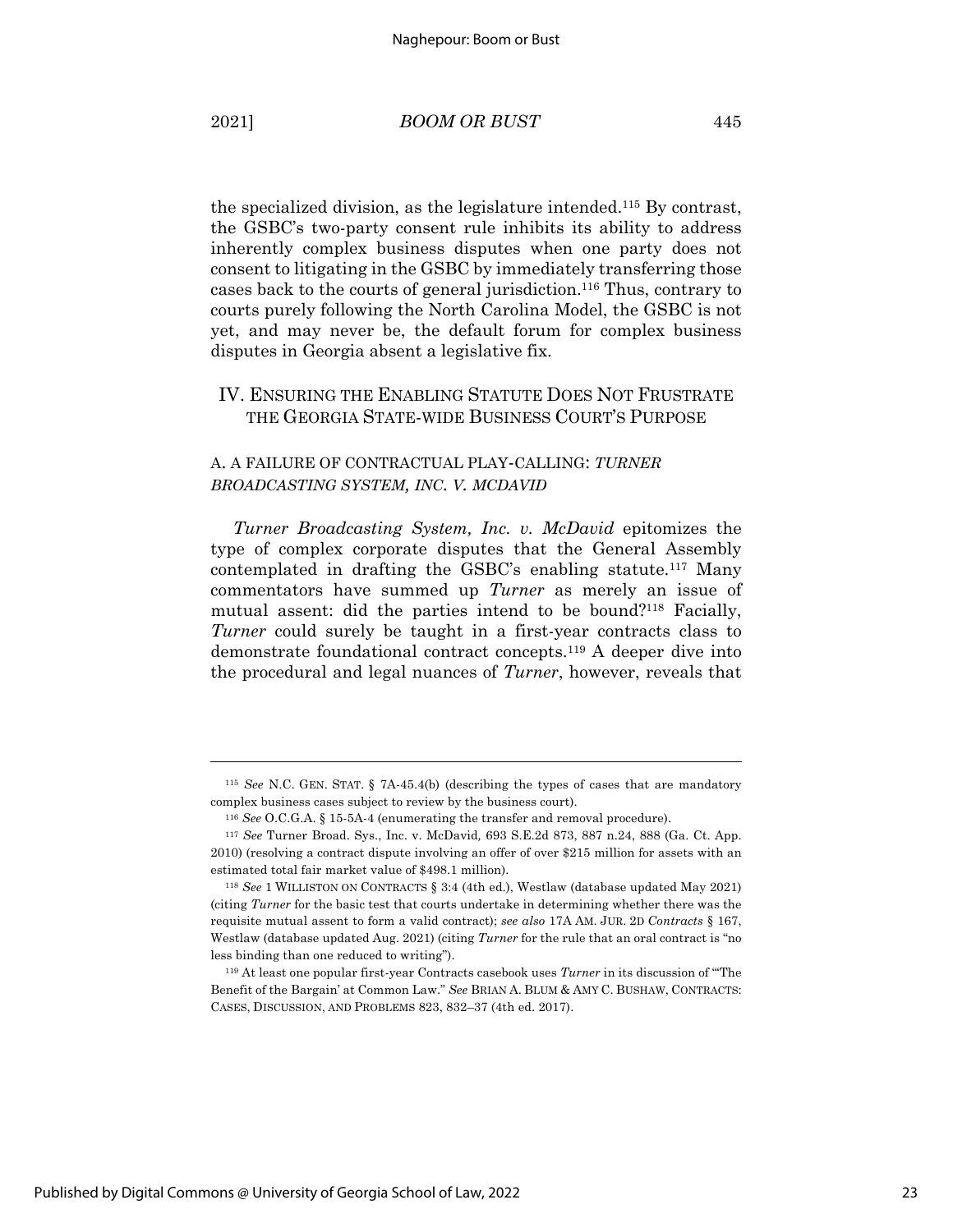the case contains the precise complex issues that the GSBC aims to remove from the superior court system. 120

In hindsight, *Turner* involved one too many poor play calls by both the parties and the court. The facts of the case read like a typical asset purchase negotiation gone wrong.121 But soon after the decision, *Turner* became the sideline play card<sup>122</sup> of the world of mergers and acquisitions, emphasizing the particularity of words at every step of a deal, especially in formal letters of intent (LOI).<sup>123</sup> *Turner* involved negotiations for the purchase of the Atlanta Hawks (an NBA team) and the Atlanta Thrashers (a former NHL team), as well as specific operating rights to Philips Arena in Atlanta, Georgia.124 For months, TBS negotiated with McDavid, the original bidder, on material terms such as the purchase price, but the TBS directors opposed the consideration that McDavid offered for the assets at stake.125 In the final weeks of negotiations with McDavid, but before committing to a formal asset purchase agreement, TBS signed a deal with another buyer.<sup>126</sup> This new buyer had personal and business connections to TBS and offered a higher purchase price than McDavid did. 127

<sup>120</sup> GEORGIA COURT REFORM COUNCIL REPORT, *supra* note 21, at 19 (noting that an advantage of business courts is the specialized expertise of "a judge who has substantial familiarity with complex business issues like fiduciary duties, disclosure issues, and duty of care").

<sup>121</sup> *See Turner*, 693 S.E.2d at 876–79 (describing the negotiations for the purchase of two major league sports teams and an arena).

<sup>122</sup> In college football, sideline play cards are large signs depicting symbols, pictures, or words that are held up on the sideline to indicate play calls to players on the field. For a description of the origins of sideline play cards, see Cliff Brunt, *Funny Photo Boards Used to Call Signals from Sideline*, ASSOCIATED PRESS (Oct. 10, 2015), https://apnews.com/article/4acdd0b2125e42a7a745d16ebdb52a50.

<sup>123</sup> *See* 1 CORPORATE COUNSEL'S GUIDE TO ACQUISITIONS & DIVESTITURES § 9:9.25, Westlaw (database updated Oct. 2021) [hereinafter CORPORATE COUNSEL'S GUIDE] (analyzing the legal arguments in *Turner* while explaining the nuances of LOIs in corporate transactions).

<sup>124</sup> *Turner*, 693 S.E.2d at 875.

<sup>125</sup> *Id.* at 877; *see also* HOWARD O. HUNTER, MODERN LAW OF CONTRACTS § 13:6, Westlaw (database updated Mar. 2021) (discussing the TBS directors' dissent to selling the company for "consideration below market value").

<sup>126</sup> *See* HUNTER, *supra* note 125, § 13:6 ("[O]ther buyers (with some personal and business relationships to the dissenters) appeared with a higher offer which is what led to the failure of the contract and the subsequent litigation.").

<sup>127</sup> *Id.*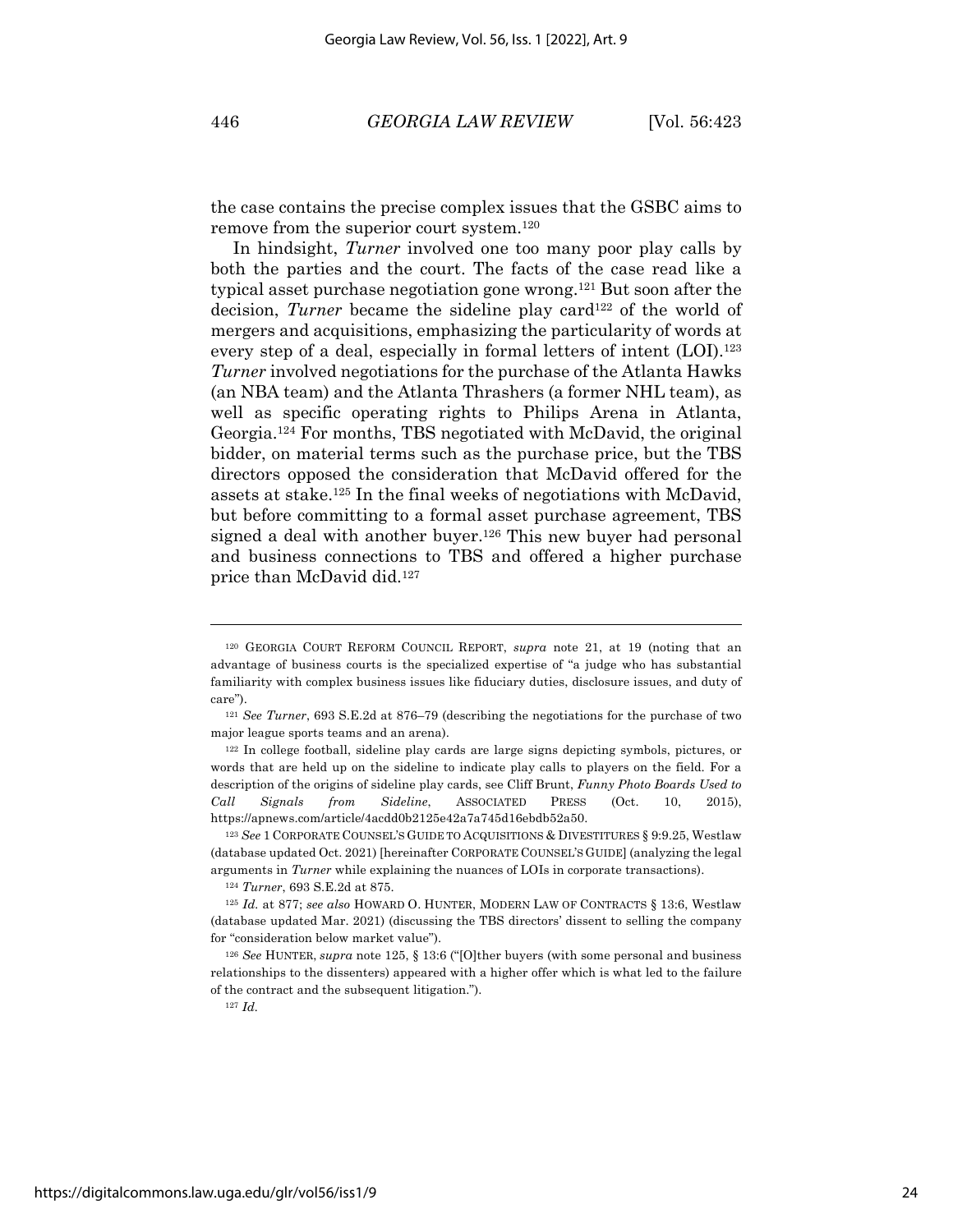McDavid then filed suit against TBS for breach of contract.<sup>128</sup> The question before the trial court was whether the parties intended to be orally bound by their continued negotiations after the expiration of the LOI. <sup>129</sup> Under Georgia law, courts decide as a matter of law whether the facts of a case meet the requirements to constitute an enforceable contract.130 Both TBS and McDavid only expressed their intent to be bound in writing in the signed LOI, which stated that "[n]o such binding agreement shall exist or arise unless and until the parties have negotiated, executed and delivered to each other Definitive Agreements."131 Notwithstanding the explicit language in the LOI and McDavid's agreement with the dissenting TBS directors that the purchase price offered by the eventual purchaser was much higher—and, accordingly, more representative of the assets' market value than his offer—the trial court sent the issue to the jury.132 The trial court charged the jury "to find the difference in value between the contract price and the fair market value of the assets at the time the contract should have been performed."133 The jury returned a "substantial premium" to McDavid in the form of a favorable verdict and \$281 million in damages on a \$215 million contract that no one ever committed to writing or signed.134

<sup>128</sup> *See Turner*, 693 S.E.2d at 877 ("McDavid filed suit against Turner, alleging claims of breach of an oral contract to sell the assets, promissory estoppel, fraud, and breach of a confidentiality agreement.").

<sup>129</sup> *See* McDavid v. Turner Broad. Sys., Inc., No. 2005CV101902, 2008 WL 4771243 (Ga. Super. Ct. Aug. 21, 2008) ("Plaintiffs assert that after June 14, 2003 the parties intended to be bound by their oral agreements and in fact reached a binding agreement that was breached by Defendants.").

<sup>130</sup> *See* Cox Broad. Corp. v. Nat'l Collegiate Athletic Ass'n, 297 S.E.2d 733, 737 (Ga. 1982) ("It is well settled that an agreement between two parties will occur only when the minds of the parties meet at the same time, upon the same subject-matter, and in the same sense." (first citing Fonda Corp. v. S. Sprinkler Co*.*, 241 S.E.2d 256 (Ga. Ct. App. 1977); and then citing Jack V. Heard Contractors v. A. L. Adams Constr. Co., 271 S.E.2d 222, 225 (Ga. Ct. App. 1980), *overruled by* Se. Ceramics, Inc. v. Klem, 275 S.E.2d 723 (Ga. Ct. App. 1980))).

<sup>131</sup> *Turner*, 693 S.E.2d. at 879 (alteration in original).

<sup>132</sup> *See* HUNTER, *supra* note 125, § 13:6 (referring to McDavid's expert testimony that revealed that the true market value of the assets was "higher than the contract price by a substantial margin," implying that McDavid "essentially agreed with the dissenters").

<sup>133</sup> *Id.* (citing *Turner*, 693 S.E.2d at 873).

<sup>134</sup> *Id.*; *see also Turner*, 693 S.E.2d at 877.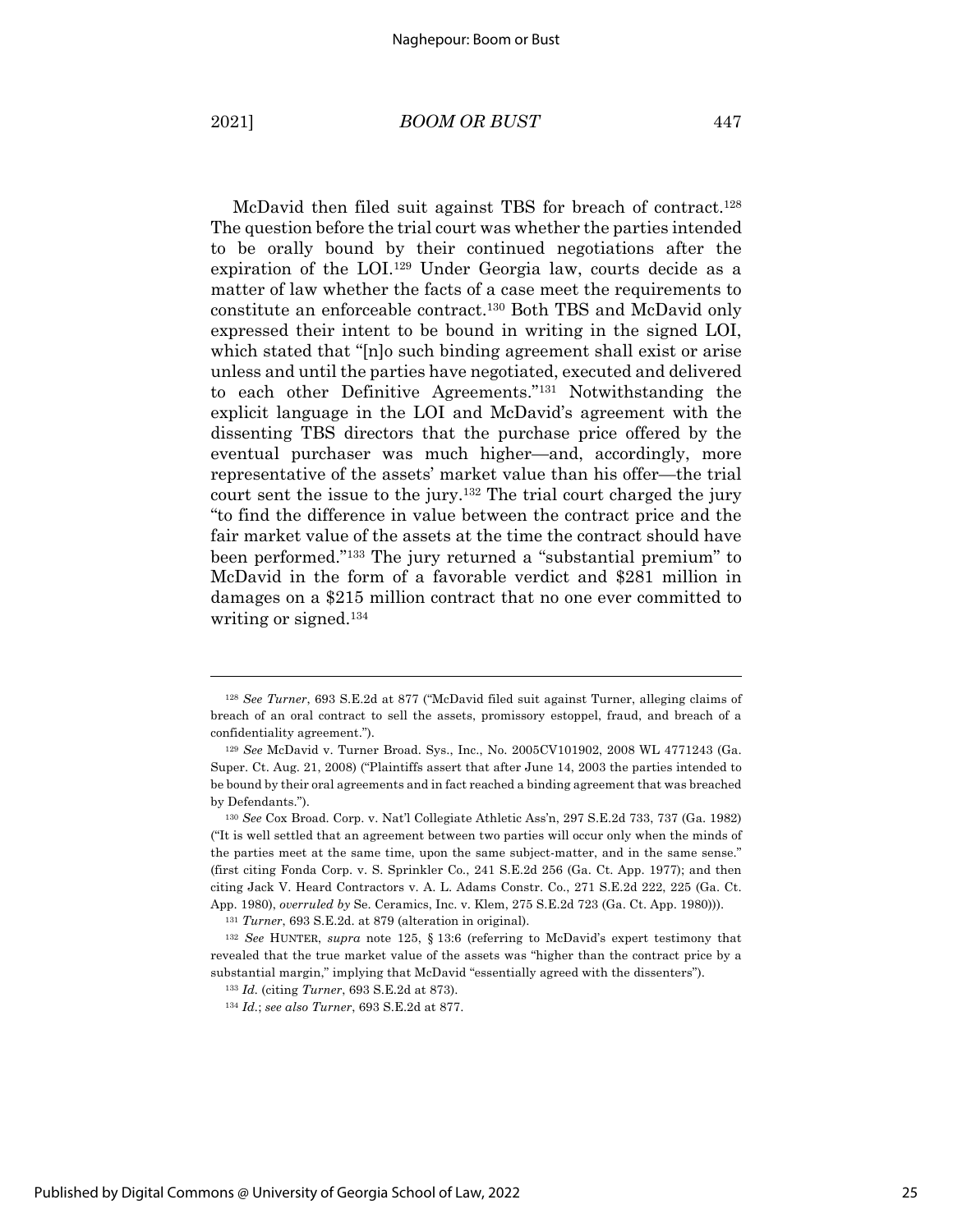#### 448 *GEORGIA LAW REVIEW* [Vol. 56:423

On appeal, *Turner* was analyzed through the deferential "any evidence" standard. <sup>135</sup> In *Turner*, that meant that McDavid was guaranteed to prevail because the standard, as applied, showed that "[t]he parties' failure to communicate an intent to be bound only in writing following the expiration of the [LOI] provided *some evidence* that an oral agreement was not precluded."136 The *Turner* court highlighted a lead TBS negotiator's statement, "[W]e have a deal," when discounting the parties' LOI despite the fact that the LOI had expired at the time the statement was made.137 The trial court ignored a core principle of contract interpretation—that the parties intended to be bound only by a written, signed purchase agreement, as explicitly stated in their written and agreed upon LOI—and instead proposed to the jury questions of assent and market value for a quintessential complex commercial dispute.138 And the limited question on appeal—whether there was "any evidence" to support the trial court's finding139—sealed the deal in McDavid's favor, thus declaring TBS's attempted buzzer-beater deal null and void.

<sup>135</sup> *See Turner*, 693 S.E.2d at 876 ("If a jury has returned a verdict, which has been approved by the trial judge, then the same must be affirmed on appeal if there is *any evidence* to support it as the jurors are the sole and exclusive judges of the weight and credit given the evidence." (emphasis added) (quoting City of Atlanta v. WH Smith Airport Servs., Inc., 659 S.E.2d 426, 426 (Ga. Ct. App. 2008))).

<sup>136</sup> *Id.* at 880 (emphasis added); *see also* CORPORATE COUNSEL'S GUIDE, *supra* note 123, § 9:9.25 (analyzing the arguments presented in *Turner* regarding the LOI's validity).

<sup>137</sup> *Id.* at 876 ("When McDavid inquired about extending the [LOI], Turner's principal negotiator told him, 'Don't worry about it. We're very, very close to a deal. You're our guy.' . . . On July 30, 2003, . . . Turner's CEO . . . announced, 'we have a deal.'").

<sup>138</sup> *See id.* at 886 ("The jury was instructed that the proper measure of damages . . . was 'the difference between the contract price and the fair market value . . . .' The trial court further defined fair market value as 'the price that [the asset] will bring when it is offered for sale . . . .'" (second alteration in original)); *see also id.* at 878 (explaining that "the determination of whether an oral contract existed, notwithstanding the parties' failure to sign a written agreement, was a question of fact for the jury to decide").

<sup>&</sup>lt;sup>139</sup> *Id.* at 876 ("If a jury has returned a verdict, which has been approved by the trial judge, then the same must be affirmed on appeal if there is any evidence to support it as the jurors are the sole and exclusive judges of the weight and credit given the evidence." (quoting City of Atlanta v. WH Smith Airport Servs., Inc., 659 S.E.2d 426, 426 (Ga. Ct. App. 2008))).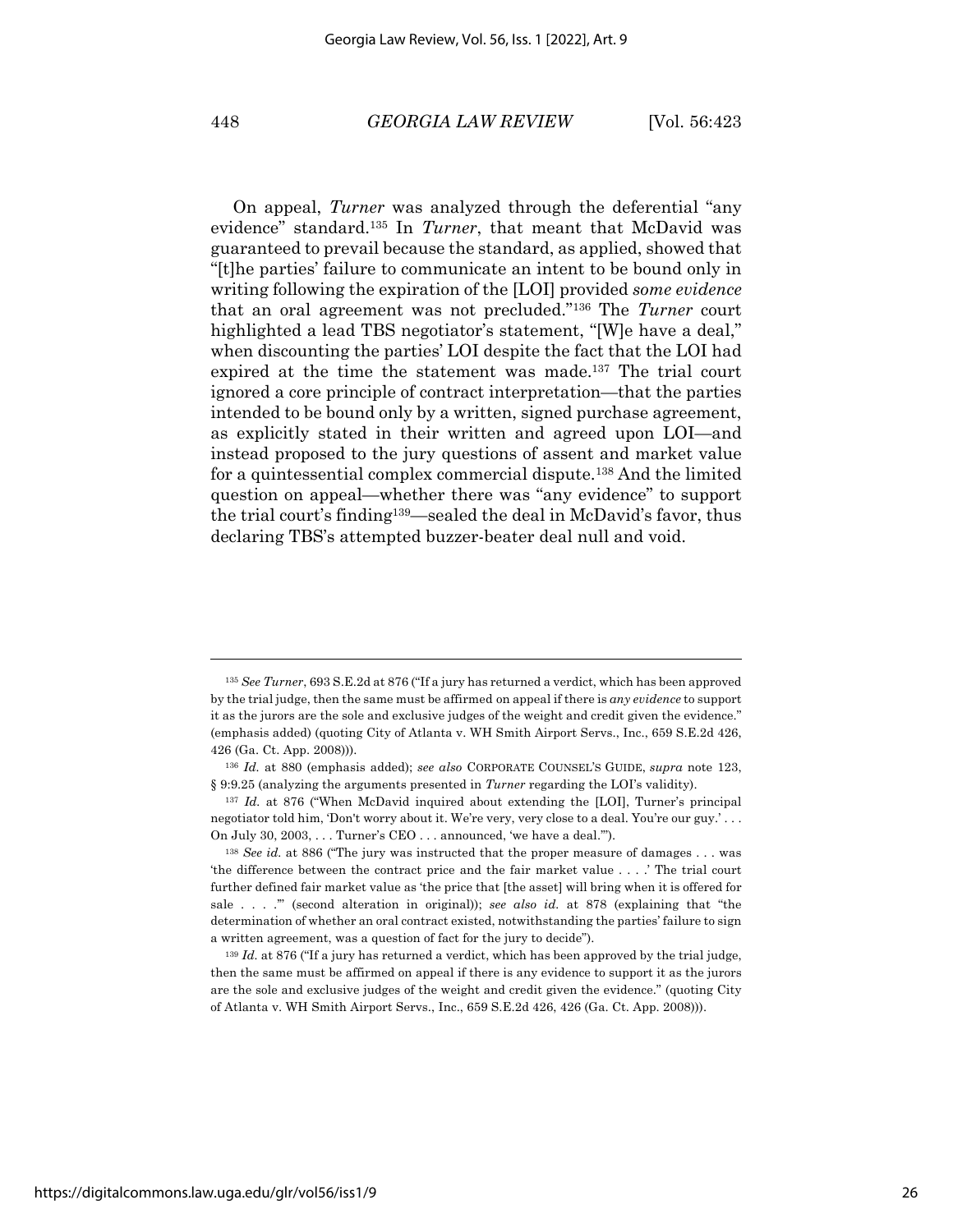### B. ELIMINATING THE MONDAY MORNING QUARTERBACK: THE SUA SPONTE SOLUTION

The decision in *Turner* makes Georgia an outlier on these basic contractual issues at play, deterring risk-averse businesses from investing in Georgia due to the resulting unpredictable legal business environment.140 The Metro Atlanta Chamber's amicus brief in support of TBS foreshadowed the consequences of the *Turner* decision:

If a jury question routinely arises in Georgia from the mere combination of: (1) negotiations concerning a complex, high-value transaction; and (2) a conflicting account of an oral communication, businesses in other states will be loathe to negotiate such transactions with Georgia businesses. Under such a regime, a statement to the effect of "we have a deal" from a Georgian on a telephone call with an out-of-state business would routinely (perhaps invariably) create a jury question about whether the final act necessary for contract formation had occurred. To state the obvious, interstate commerce with Georgians will necessarily suffer if this is the legal environment our State provides to those who do business here.141

<sup>140</sup> *See id.* at 878–80 (acknowledging that "[u]ndoubtedly, the express terms of the [LOI] reflect an intent that the parties would not be bound absent written signed agreements," but then holding that Georgia's Statute of Frauds did not require the complex asset deal at issue to be restricted to writing and that because the LOI had expired and did not include a survival provision outside of the confidentiality terms, the intent of the parties was unclear). *Compare* 17A AM. JUR. 2D *Contracts* § 167, Westlaw (database updated Aug. 2021) (using *Turner* to demonstrate the binding nature of oral contracts), *with* Alan Schwartz & Robert E. Scott, *Precontractual Liability and Preliminary Agreements*, 120 HARV. L. REV. 661, 662, 664 n.4 (2007) (describing the lack of clarity in analyzing the binding effect of preliminary negotiations but noting that "[i]n the absence of sufficient evidence that the parties intended to be legally bound in some way, courts generally conclude that the parties have engaged merely in preliminary negotiations and do not impose liability for inducing reliance absent misrepresentation, express promise, or similar inducement").

<sup>141</sup> Brief for the Metro Atlanta Chamber as Amicus Curiae Supporting Appellant at 5, *Turner*, 693 S.E.2d 873 (No. A09A2314), 2009 WL 10666220, at \*5.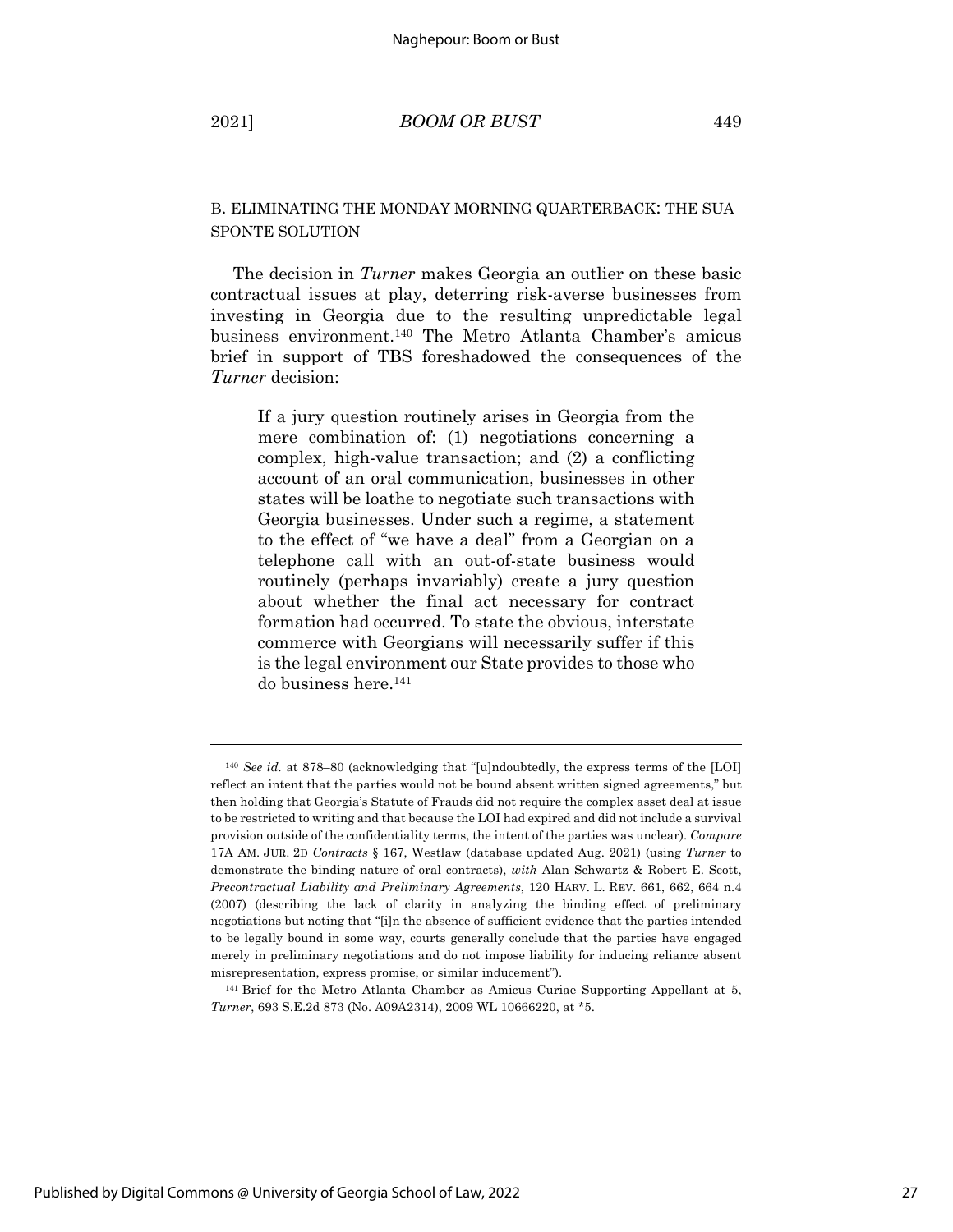*Turner* exemplifies the risks of not having a specialized business court because the trial court tasked the jury with determining whether there was a contract when there was already a written understanding between the parties that deliberations were not final until cemented into a formal agreement, $142$  a common procedure in complex corporate transactions.143 Opening the door for every oral contract dispute to be sent to a jury despite objective evidence of the parties' intent can create an unpredictable legal environment<sup>144</sup> and deter outside businesses from engaging with Georgians and Georgia businesses, thus reducing Georgia's stature as a desirable business market.145

While some commentators defend the central role of juries in the justice system,146 others criticize juries as incapable of processing complex matters.147 The right of either party to request a jury trial

<sup>144</sup> *See* Hans, *supra* note 58, at 186 (explaining that different factors including "quantity and the complexity of scientific and economic data" and "biases and preconceptions about businesses and corporations" can impact each individual juror's decision-making in an unpredictable manner, which creates risks for businesses in litigation).

<sup>145</sup> *See* Brief for the Metro Atlanta Chamber as Amicus Curiae Supporting Appellant, *supra* note 141, at 1–2 (warning that "Georgia w[ould] cease to be a suitable location to consummate, negotiate, or even discuss high-value, complex transactions" if the court found in favor of McDavid and, "[a]s a result, Atlanta business w[ould] suffer and the Metro Atlanta Chamber w[ould] lose members to cities located in states that remain in the mainstream of contract law").

<sup>146</sup> *See, e.g.*, Hans, *supra* note 58, at 189–90 (explaining that studies of complex trials show that "respondents who acknowledged the existence of difficult issues in their jury trials also mentioned explicitly that the jury had made the correct decision or that the jury had no difficulty applying the legal standards to the facts" (quoting GORDON BERMANT, JOE S. CECIL, ALAN J. CHASET, E. ALLAN LIND & PATRICIA A. LOMBARD, PROTRACTED CIVIL TRIALS: VIEWS FROM THE BENCH AND THE BAR 26 (1981))).

<sup>147</sup> *See* Michael B. Metzger, *The Parol Evidence Rule: Promissory Estoppel's Next Conquest?*, 36 VAND. L. REV. 1383, 1387–88 (1983) ("Left to their own devices, jurors may favor underdogs

<sup>142</sup> *See Turner*, 693 S.E.2d. at 877, 879 (explaining that "the issue of contract formation was highly controverted and presented genuine issues of fact for the jury's resolution" despite conceding that "[u]ndoubtedly" the LOI clearly expressed the intent of the parties to be bound only in writing).

<sup>143</sup> *See* Johnston, *supra* note 14, at 388 (describing the fluidity of corporate negotiations); *see also* E. Allan Farnsworth, *Precontractual Liability and Preliminary Agreements: Fair Dealing and Failed Negotiations*, 87 COLUM. L. REV. 217, 279 (1987) (explaining that "parallel negotiations," in which a party to an agreement negotiates with other third parties and has the potential to withdraw upon receiving a better offer, are "so common in practice and so important to competition that it is hard to see how there can be such a requirement in the absence of an undertaking that negotiations will be exclusive").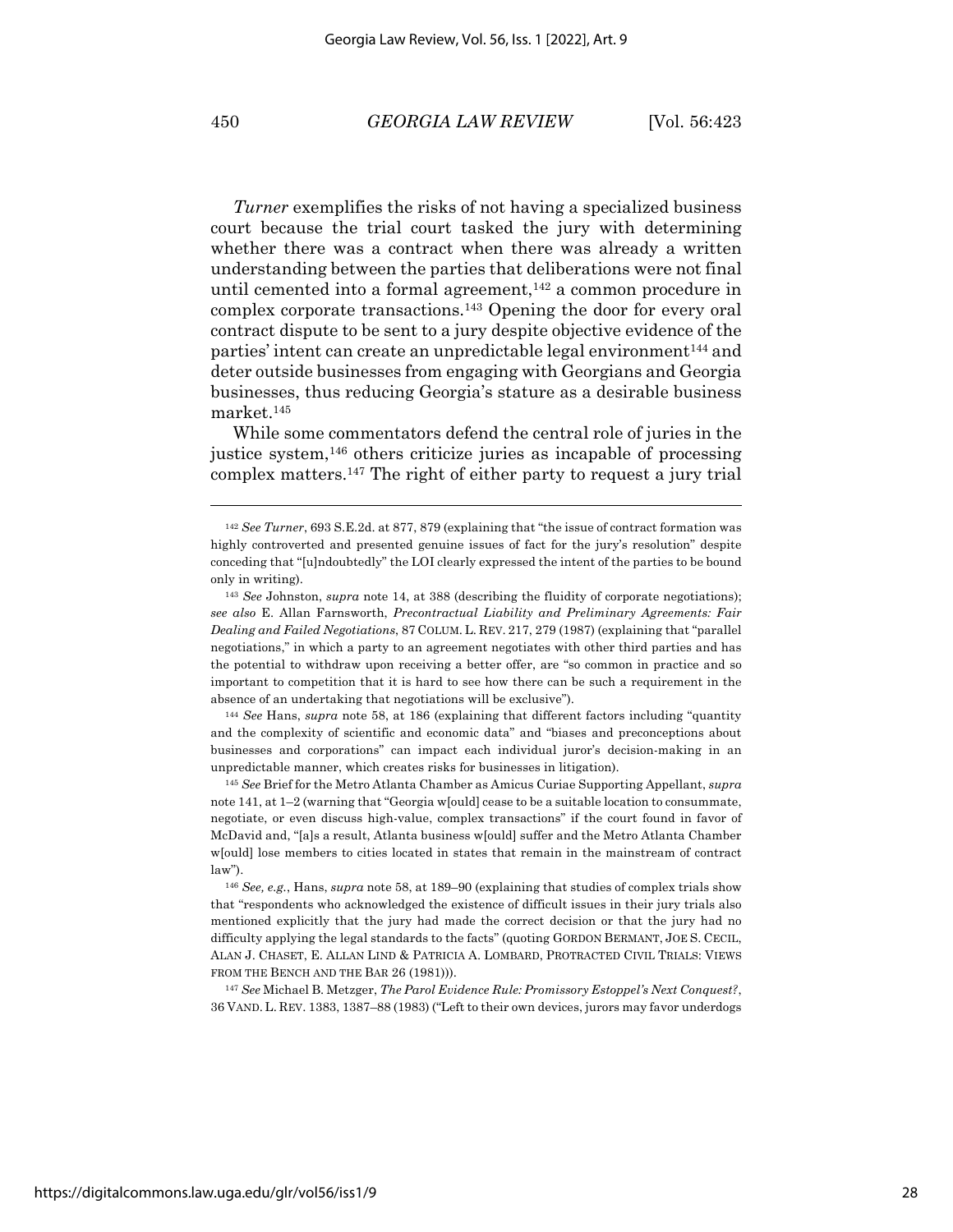in the GSBC, however, must remain in place because—in most cases—deciding otherwise would contravene constitutional privileges.148 Nevertheless, given the many details that can influence jury decision-making in complex matters, $149$  the Georgia General Assembly should amend the GSBC's enabling statute to allow courts to decide sua sponte (regardless of the parties' preferences) whether a case should be heard by the GSBC; this change would enable the GSBC, as a specialized business forum, to address the legal issues at hand before more ill-advised comments result in binding multimillion dollar jury verdicts.

The GSBC model provides litigants with a specialized forum and a judge who is an expert in corporate and commercial business transactions.150 Because it is the judge's responsibility to provide the jury with adequate instructions to decide the issues of fact involved in each case, it follows naturally that a judge specialized in complex business issues, like Judge Davis, will better equip a jury for its evaluation of the facts presented.151

<sup>151</sup> *See* Stempel, *supra* note 46, at 114 (explaining that specialized judges "would be better equipped to efficiently give jury instructions, rule on recurring matters, and write expeditious

by relying upon alleged oral terms, thereby deciding the case in a manner calculated to avoid a perceived injustice. Jurors also may lack the sophistication needed to deal effectively with complex commercial transactions involving numerous alleged oral and written contract terms." (footnotes omitted)); *see also In re* Japanese Elec. Prods. Antitrust Litig., 631 F.2d 1069, 1079 (3d Cir. 1980) ("A suit might be excessively complex as a result of any set of circumstances which singly or in combination render a jury unable to decide in the foregoing rational manner. Examples of such circumstances are an exceptionally long trial period and conceptually difficult factual issues.").

<sup>148</sup> *See* Laura A. Shoop & L. Whitney Woodard, *HB 239 – Business Courts*, 39 GA. ST. U. L. REV. 1, 12 (2019) (explaining that in drafting the GSBC's enabling statute "some legislators were concerned that the language of the bill could be construed to force an unwilling party to submit to a bench trial and deny that party its constitutional right to a jury trial"); *see also* GA. CONST. art. I, § I, ¶ XI (stating the general rule that "[t]he right to trial by jury shall remain inviolate").

<sup>149</sup> *See, e.g.*, Hans, *supra* note 58, at 186 (listing the "reasonable corporation standard," "group responsibility for a harm," "nature of the evidence," "scientific and economic data," and "biases and preconceptions about businesses" as some factors influencing jury decisions in complex cases).

<sup>150</sup> *See GSBC History*, *supra* note 27 ("The [GSBC] would provide specialized expertise for the adjudication of complex cases, ultimately enhancing litigation of complex matters by providing judicial resources specifically tailored to such cases."); *see also* O.C.G.A. § 15-5A-3 (2021) (specifying the subject matters falling within the court's jurisdiction).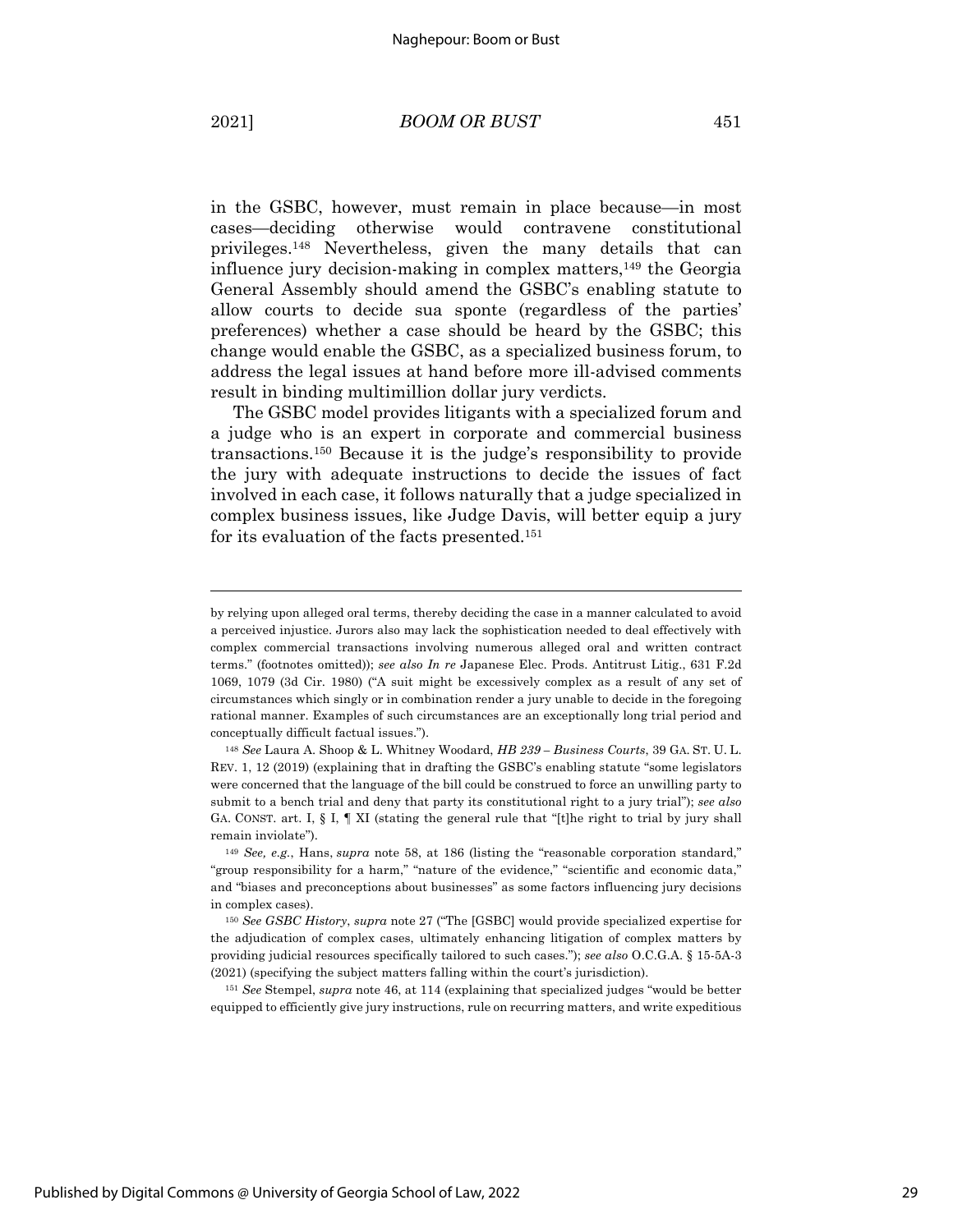Not only are judges like Judge Davis better prepared to address these complex issues pre-trial and in bench trials, they are also able to provide more confident and expert-informed jury instructions, should a party request a jury trial.<sup>152</sup> A typical corporate case like *Turner* usually involves multiple questions of law that concern contract interpretation or a comparison of permitted damages with high values at stake.<sup>153</sup> Additionally, these cases involve extensive discovery and analysis of corporate governance documents, often complicated expert testimony, and opinions on complex market valuations.154

The GSBC is designed to provide efficient and quick resolution of issues to the benefit of all parties before the court, through both its limited jurisdiction and expert judges—as well as through the practical benefits of its high-tech courtroom features plus local rules and a standing order that specifically set forth case management, discovery, and briefing requirements aimed at empowering litigants to quickly and efficiently navigate the litigation process.155 The faster and more accurately that an injunction can be ordered or that a restrictive covenant can be struck down, the further the threat of increased litigation costs is alleviated. <sup>156</sup> And the GSBC is designed to do just that. Ensuring that complex corporate and commercial

findings of fact and conclusions of law or opinions on motions, to address common issues in the specialized court").

<sup>152</sup> *Id.*

<sup>153</sup> *See supra* note 51 and accompanying text.

<sup>154</sup> *See* Slights & Powers, *supra* note 18, at 1055–57 (explaining that "[c]ommercial cases often require experts due to the complexity of the issues involved" and that business court judges are better equipped to prepare for and manage the overwhelming electronic discovery in complex cases through the promulgation of management orders and rules relating to the potential issues that may arise in a given case); *see also* Turner Broad. Sys., Inc. v. McDavid*,*  693 S.E.2d 873, 886–88 (Ga. Ct. App. 2010) (explaining the jury's role in determining the market value of the assets in dispute).

<sup>155</sup> *See Courtroom & Technology*, GA. STATE-WIDE BUS. CT., https://www.georgiabusinesscourt.com/courtroom/ (last visited Oct. 25, 2021) (showing photos of the courtroom equipped with digital monitors at each party's table and the attorney conference rooms that provide a space for parties to work outside the courtroom, two unique and modern features of the GSBC); *Rules, Orders & Forms*, GA. STATE-WIDE BUS. CT. https://www.georgiabusinesscourt.com/rules-orders-forms/ (last visited Dec. 10, 2021).

<sup>156</sup> *Cf.* Martin v. Hauser, No. 20-GSBC-0008, 2020 WL 8918287, at \*2 (Ga. Bus. Ct. Oct. 30, 2020) (granting Plaintiff's motion for temporary restraining order within three weeks of the hearing).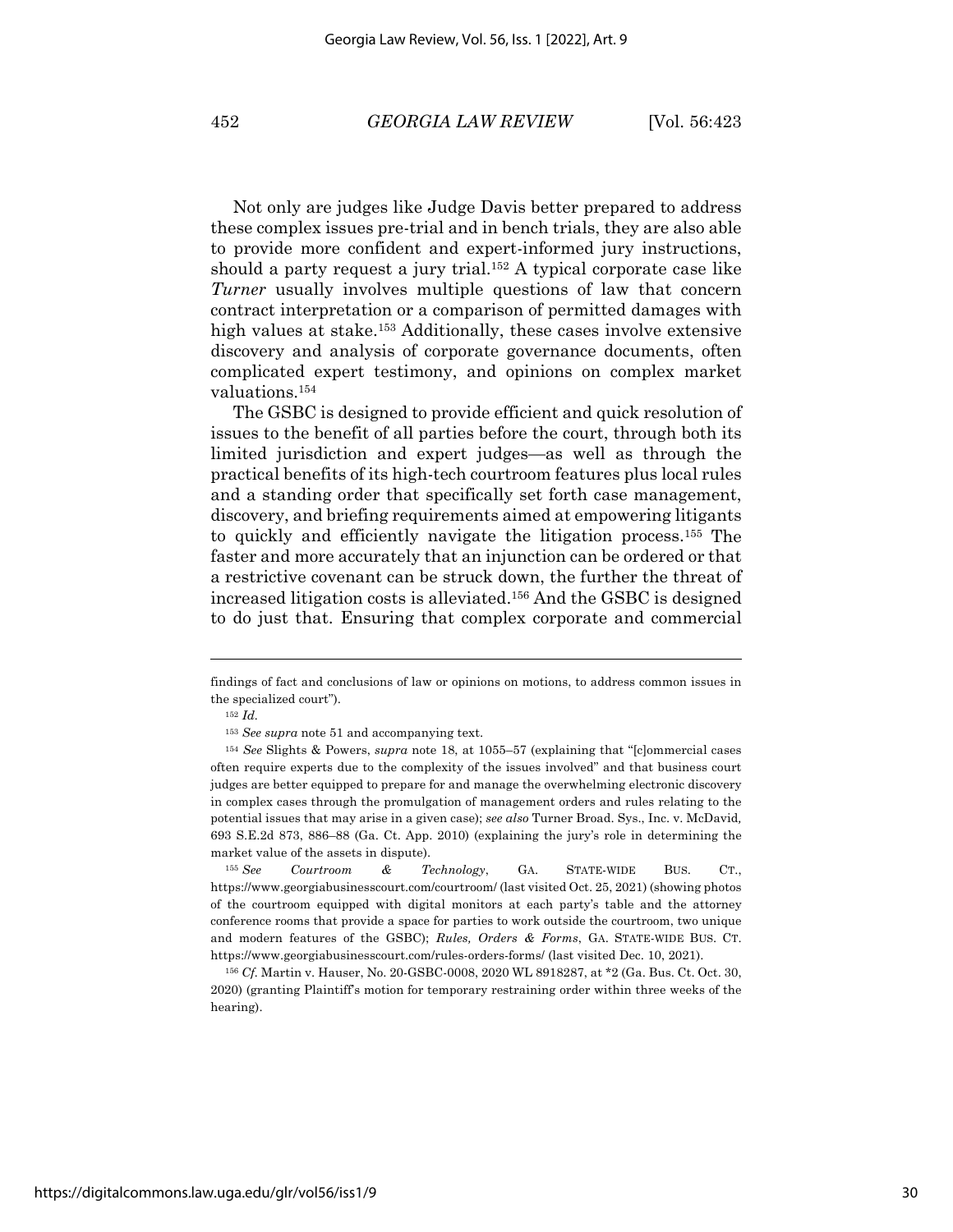issues are sent to a specialized court with time, resources, and expertise designed for and devoted to analyzing these specific issues stabilizes Georgia's commercial law and likewise creates a predictable legal environment for businesses. 157

#### C. THE GSBC AS A BENCH, NOT A BENCHWARMER

The ball is in the General Assembly's court to ensure that the GSBC does not sit on the sideline waiting desperately for its chance to play. As it stands, filing in the GSBC is purely voluntary.158 Because of this limitation, if one party opposes the GSBC's jurisdiction, when done properly and after the non-movant has a chance to respond, the GSBC must enter an order transferring the case to a superior or state court with proper jurisdiction.159 This "fatal flaw"160 has impeded the GSBC's primary purpose for much of its first two years in operation.161 The single-party veto power, left unchanged, will continue to "stymie [the GSBC's] intended ability

<sup>157</sup> *See* Stempel, *supra* note 46, at 112–13 (discussing the increased "predictability and uniformity" that result from an increased number of specialized trial courts).

<sup>158</sup> *See* O.C.G.A. § 15-5A-4 (2021) (requiring both parties to consent to the GSBC's jurisdiction, which can only be gained through specific pleadings).

<sup>&</sup>lt;sup>159</sup> See id. (describing the filing procedure and transferring of cases between the GSBC and other state courts); *see also* Rosie Manins, *New Georgia Biz Court Faces Challenge over Consent Rule*, LAW360 (Dec. 4, 2020, 7:39 PM), https://www.law360.com/articles/1334604/new-georgia-biz-court-faces-challenge-overconsent-rule ("'What we're seeing now, sort of immediately, is how few of the cases are garnering the consent from both sides that is required for a case to be in the business court,' said Alexandra S. Peurach of Troutman Pepper Hamilton Sanders LLP, who was part of a team that helped guide the formation of the business court.").

<sup>160</sup> *See New Statewide Business Court Faces 'Fatal' Flaw*, DAILY REP. (Nov. 5, 2020), https://plus.lexis.com/api/permalink/766f016c-3dba-4dec-9a0a-

<sup>34</sup>eacbf6ce8c/?context=1530671 ("Unlike other courts in Georgia and everywhere, the business court can't hear a case unless both parties agree to file there, based upon the wording of the enabling legislation."); *see also* Overlook Gardens Props., LLC, v. Orix USA, L.P., No. 20-GSBC-0002, 2020 WL 8881733, at \*1 (Ga. Bus. Ct. Oct. 27, 2020) ("Objection is *fatal* to the transfer under the language of the governing statute." (emphasis added)), *vacated on reconsideration*, No. 20-GSBC-0002, 2021 WL 1435183 (Ga. Bus. Ct. Mar. 25, 2021). *But see Overlook Gardens*, 2021 WL 1435183, at \*1 (reconsidering the case and granting a joint motion to transfer the case back to the GSBC).

<sup>161</sup> *See* Manins, *supra* note 159 (explaining that by December 2020, in the GSBC's fifth month of existence, the GSBC received sixteen cases, six of which it was forced to deny "solely because" one party in each of those cases opposed the GSBC's venue).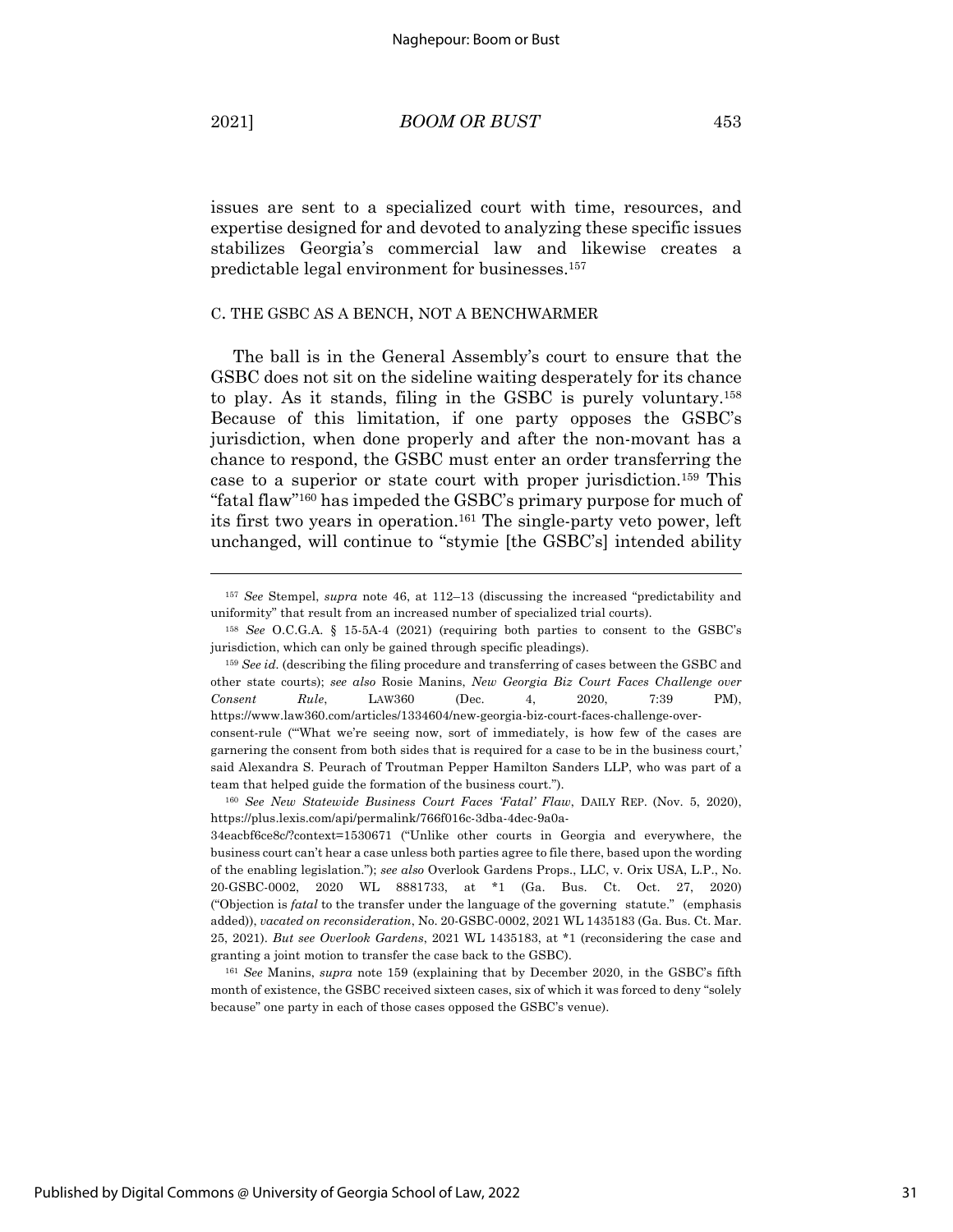to relieve backlogged state courts of high-stakes corporate litigation."162

Parties should be able to move for transfer, but courts should also have the authority to evaluate and assign appropriate cases to the GSBC sua sponte, regardless of the parties' desires. This improvement would not only ensure that businesses are still held accountable for their actions but also would create a fair framework to handle corporate disputes managed by experts who have the time and resources to address these matters. For plaintiffs and defendants alike to receive fair outcomes, business disputes need to proceed on a fair and objective playing field. If a plaintiff in a GSBC case requests a jury trial, it should receive one after the GSBC judge reviews the legal issues involved—including evaluation of the strength of evidence and testimony presented—but without having to wait months for a decision like it would in a court of general jurisdiction. A well-funded, specialized business court where complex cases must be decided serves to normalize the commercial law in the state, ultimately making Georgia a slam dunk forum for businesses. If the state courts cannot refer appropriate cases to the GSBC regardless of the parties' objections, the GSBC will not fulfill its primary constitutional purpose of efficient dispute resolution, contrary to the will of the Georgia voters who supported the creation of this impressive forum.

#### V. CONCLUSION

The GSBC is a leap in the direction of fairness, efficiency, and predictability for Georgia courts. This specialized court understands the intricacies and complexities that parties face in complex business disputes.163 When faced with the difficulties that accompany these corporate and commercial issues, there is no court better equipped to evaluate the questions of law at hand, nor to provide the appropriate context for the questions of fact to be presented to a jury based on requisite expertise and knowledge.

Ultimately, businesses and litigators alike crave a predictable legal environment with limited risk. The North Carolina Business

<sup>162</sup> *Id.*

<sup>163</sup> *See supra* notes 93–105 and accompanying text.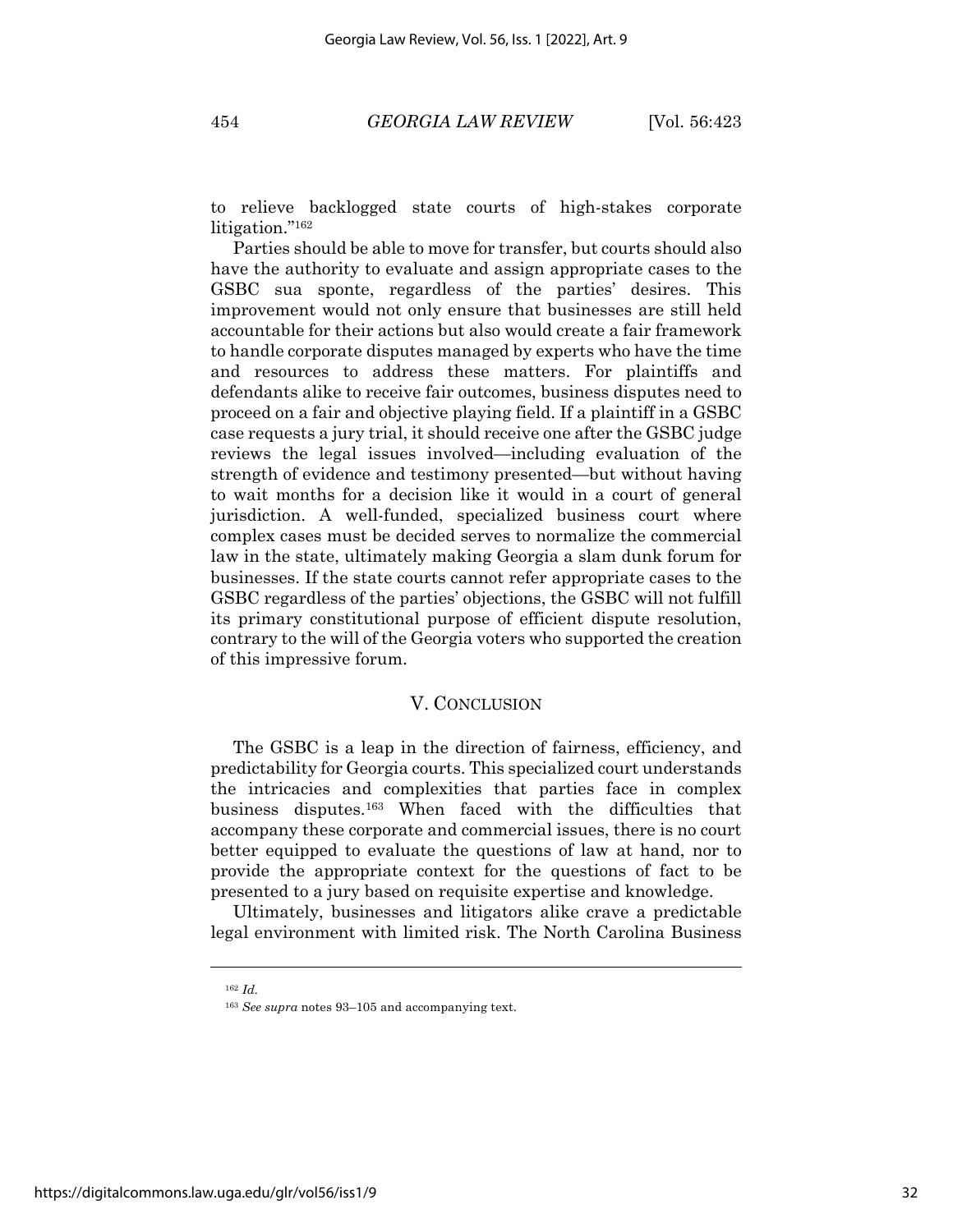Court has been successful in its endeavor to create this environment by ensuring that there is a fair legal evaluation of whether a case falls into the complex commercial and corporate context.164 In order for Georgia to secure its spot as the "number one" state for business, the Georgia General Assembly should make a statutory amendment to provide the GSBC with the proper resources and authority to achieve that same end. If the GSBC remains a voluntary forum, rather than a specialized court where complex cases regularly reside, it will constantly pin businesses in the backcourt, hoping for a Vince Carter shot with no assurance that they will ever make a game winning three-pointer.165

<sup>164</sup> *See supra* notes 106–109 and accompanying text.

<sup>165</sup> *Hawks Buzzer Beater*, *supra* note 1.